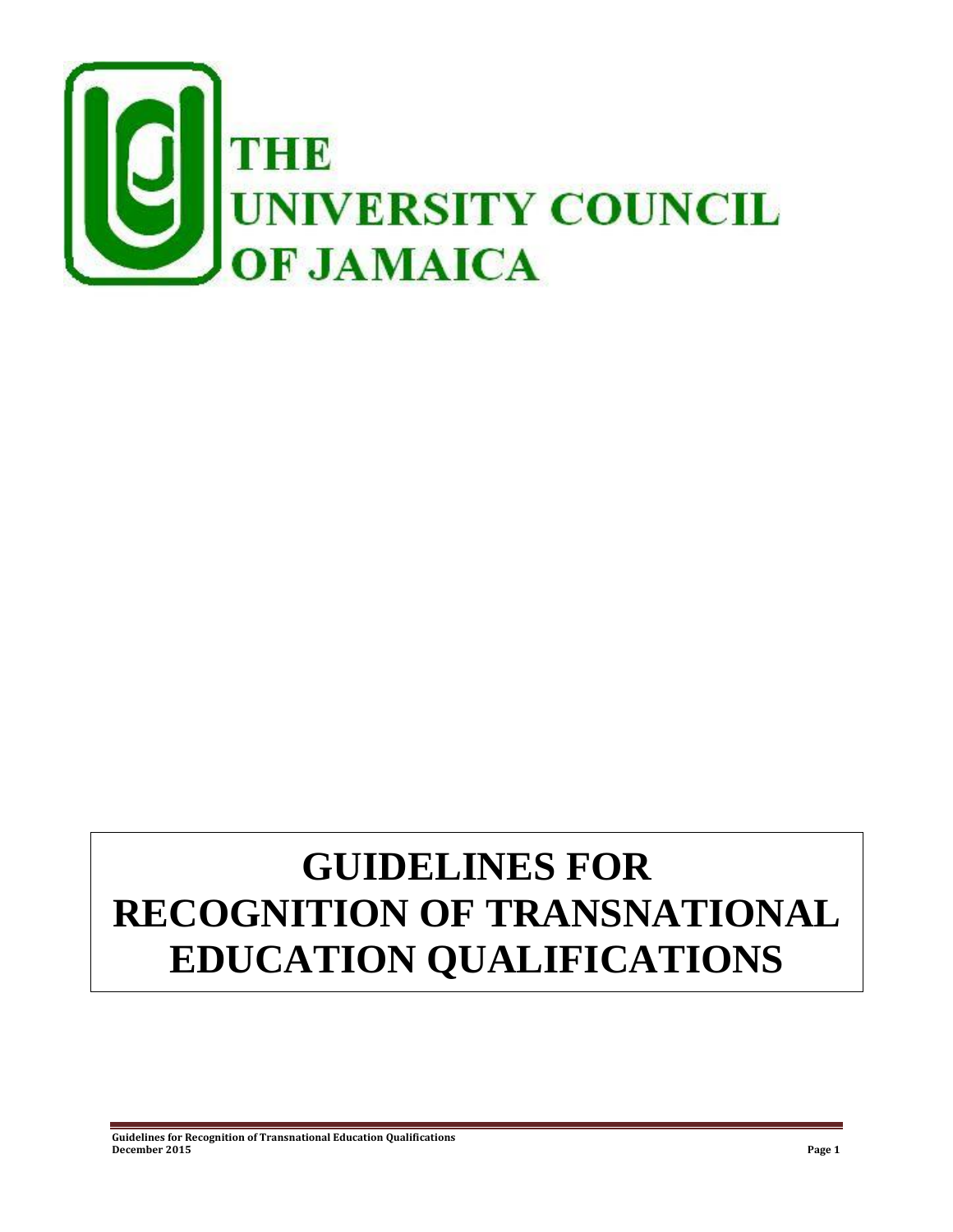# **TABLE OF CONTENTS**

| CRITERION 6: PROTECTION OF THE RIGHTS OF ENROLLED STUDENTS 20 |  |
|---------------------------------------------------------------|--|
|                                                               |  |
|                                                               |  |
|                                                               |  |
|                                                               |  |
|                                                               |  |
|                                                               |  |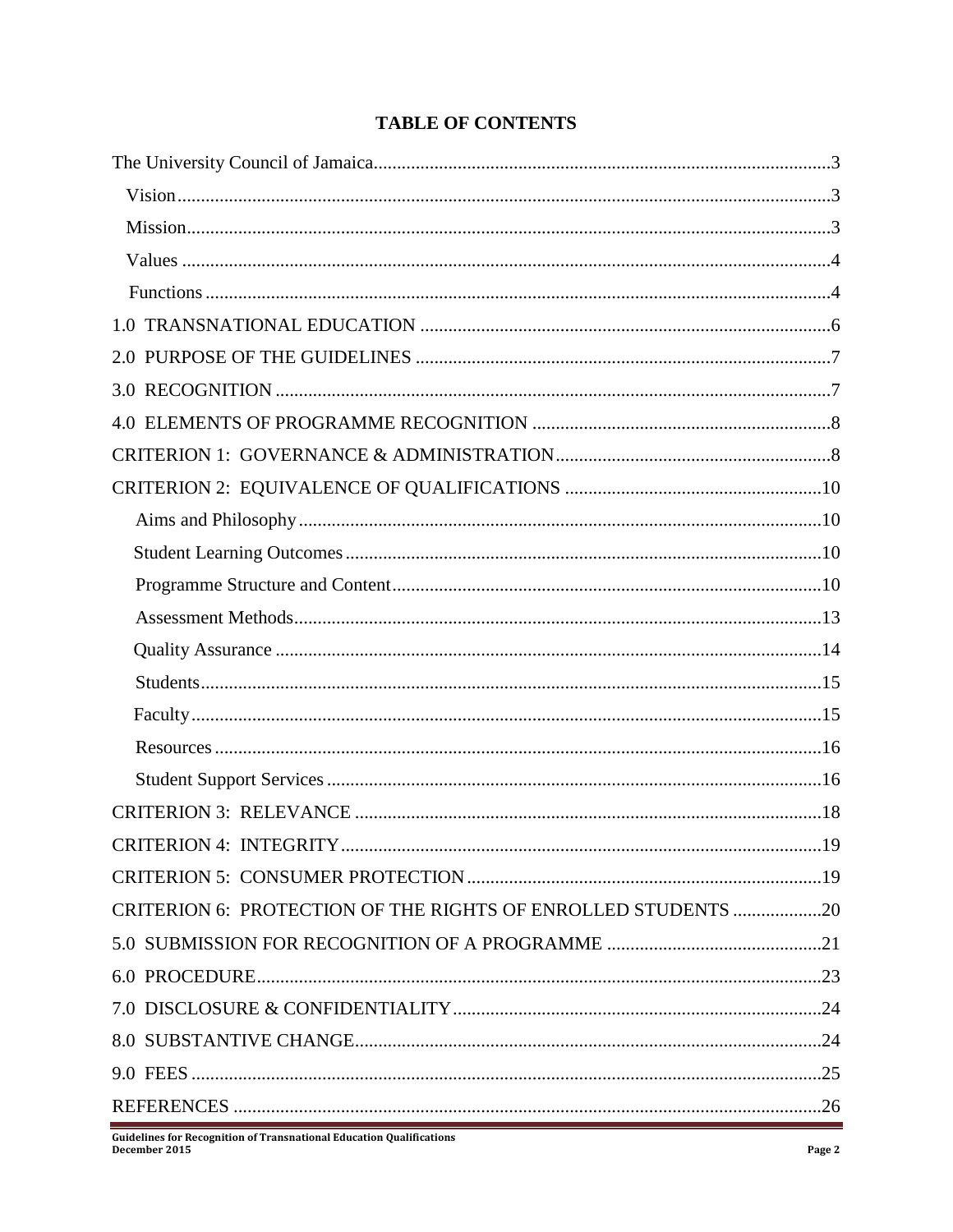# **GUIDELINES FOR RECOGNITION OF TRANSNATIONAL EDUCATION QUALIFICATIONS**

# **THE UNIVERSITY COUNCIL OF JAMAICA**

The University Council of Jamaica (UCJ) was established in October, 1987 by the University Council of Jamaica Act, 1987. It is a statutory body currently under the portfolio of the Minister of Education. The UCJ is the national Quality Assurance Agency for tertiary education in Jamaica.

#### **VISION**

The University Council of Jamaica aims to be a Centre of Excellence for quality assurance in tertiary education in the Caribbean, maintaining a system that is responsive to national and global changes while enhancing the development of a coherent Jamaican tertiary education system and the country's human resources.

#### **MISSION**

The mission of The University Council of Jamaica is to increase the availability of tertiary level training in Jamaica through a robust quality assurance system that ensures excellence, transparency, integrity and adherence to standards.

In fulfillment of its mission the Council seeks to achieve the following:

- More efficient use of the existing tertiary and higher educational infrastructure in order to optimize the limited financial resources;
- Greater articulation between the institutions comprising the tertiary and higher education system so as to achieve a more integrated framework; and
- Facilitation of a system capable of responding more effectively to the country's changing manpower needs.

**Guidelines for Recognition of Transnational Education Qualifications December 2015 Page 3**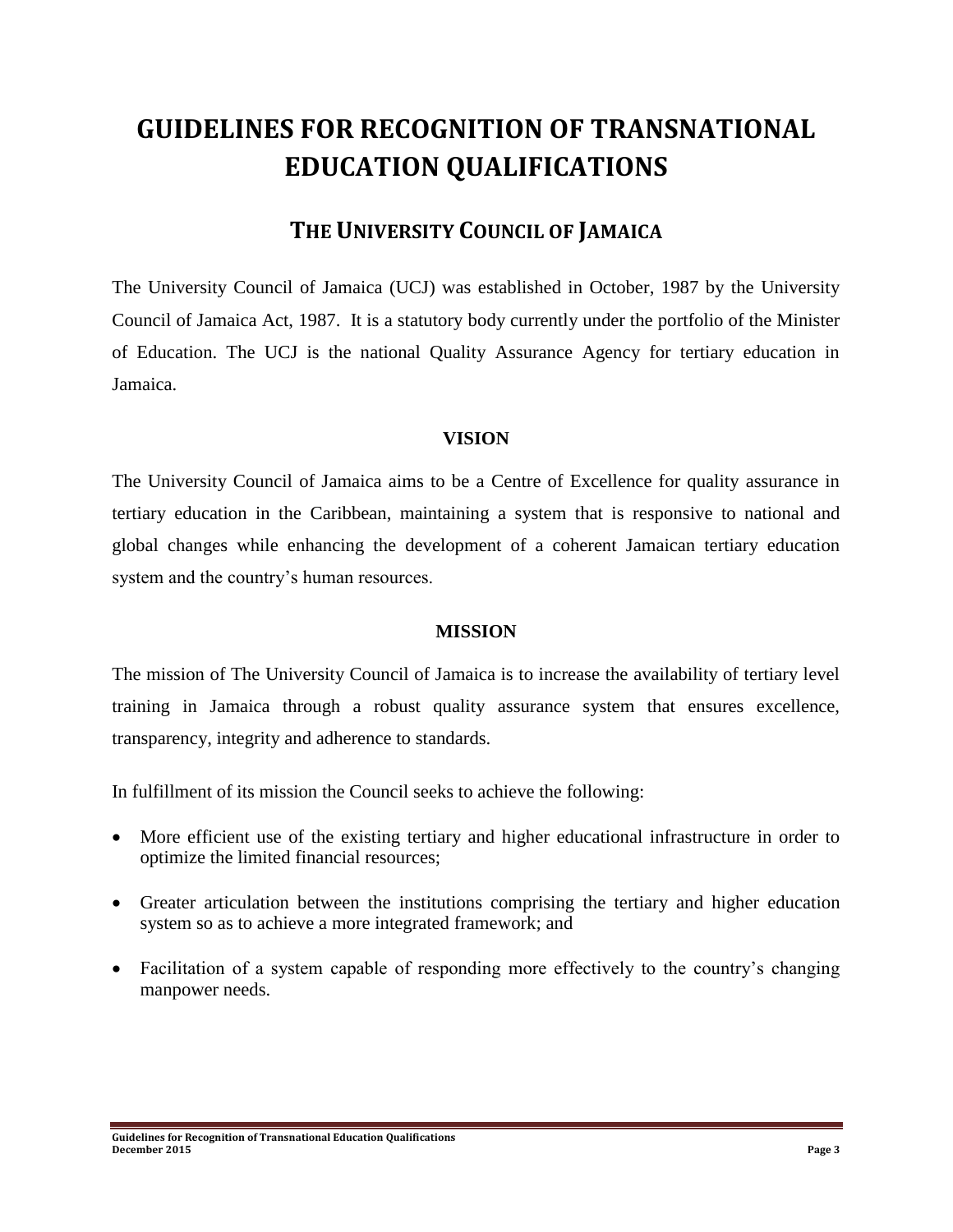## **VALUES**

The values of The University Council of Jamaica are embedded in the following:

#### **Holistic Growth**

The Council is committed to the growth and development of individuals, tertiary institutions and communities towards a culture of quality.

## **Integrity and Ethics**

The Council believes in objectivity, honesty, and the establishment of trust and confidentiality while consistently operating in an ethical manner.

#### **Excellence**

The Council believes in the attainment of high quality standards in all aspects of its work.

#### **Transparency**

The Council will always exhibit openness and fairness in its operations.

#### **Service**

The Council is committed to providing high quality services to all stakeholders.

#### **Respect**

The Council believes in and values the diversity of all stakeholders.

# **FUNCTIONS**

The University Council of Jamaica is the External Quality Assurance (EQA) Agency for tertiary education in Jamaica. The UCJ also functions as an awards and academic development body for tertiary institutions and programmes in Jamaica. The following are the main functions of the UCJ.

- 1. To register institutions offering tertiary education to ensure that certain minimum standards are met with respect to:
	- governance of institutions;
	- management of institutions strategic, operational and financial;
	- programme management process for development, approval and review of programmes, and monitoring of academic standards;
	- the overall management of quality within the institution;
	- adequacy and suitability of physical facilities with regard to student enrolment and programmes offered;
	- scope, appropriateness and educational value of institutional programmes and experiences;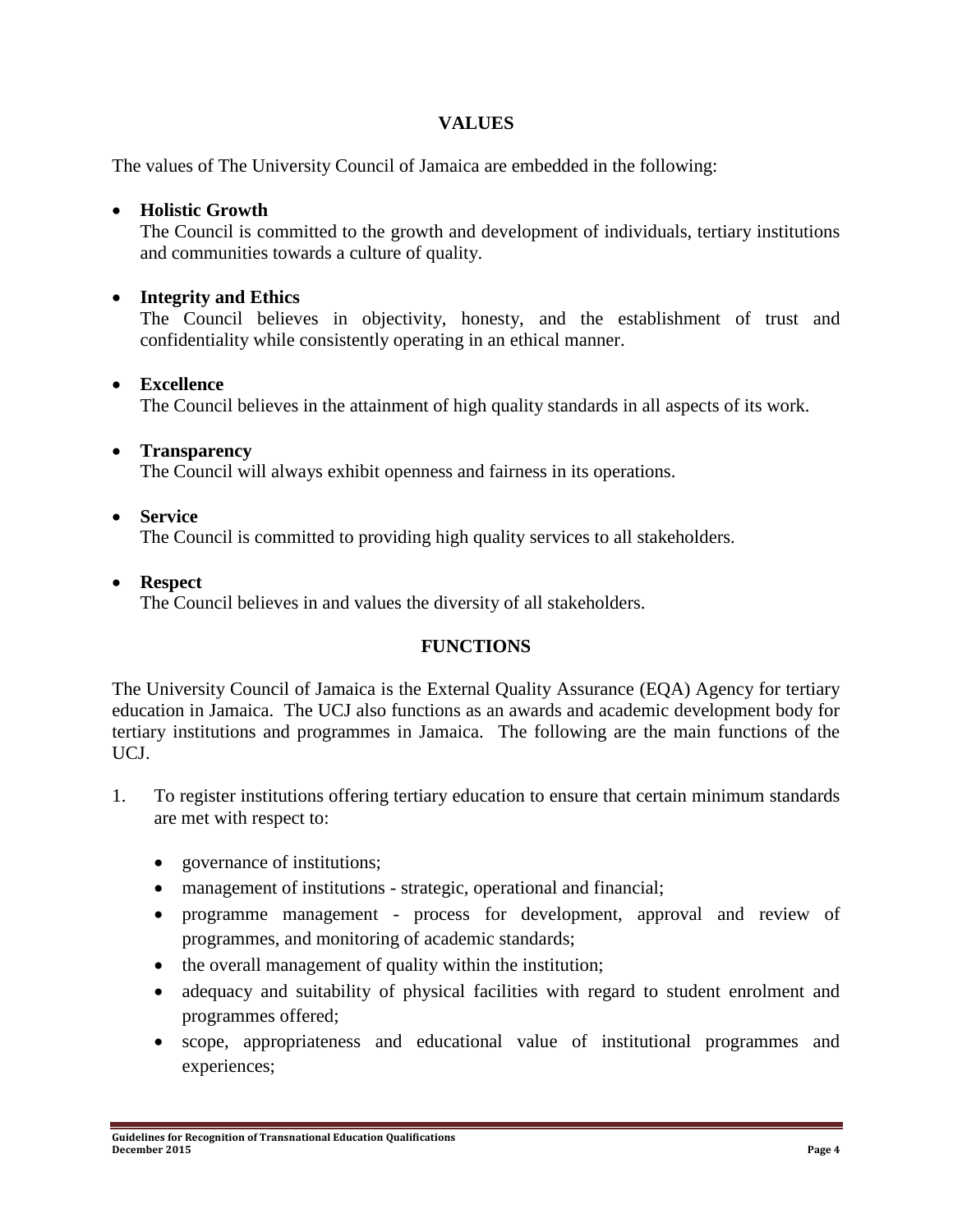- qualifications, competence and adequacy of staff academic (faculty), administrative and technical;
- adequacy of learning resources e.g. library, computing and laboratory, to support the programmes; and
- other operational factors.
- 2. To provide accreditation for degree and specialized programmes, as well as for institutions by:
	- o establishing and applying criteria for the accreditation of tertiary/higher educational programmes and institutions;
	- o guiding tertiary institutions in the development of their Internal Quality Assurance (IQA) systems;
	- o assisting tertiary institutions in the improvement of their educational offerings; and
	- o encouraging and facilitating the development and delivery of programmes relevant to national needs.
- 3. To assist in the development of tertiary institutions by providing professional advice and services for the development and improvement of programmes.
- 4. To develop, on an on-going basis, threshold standards for different levels of qualifications in various disciplines, at the tertiary level.
- 5. To award degrees, diplomas and certificates to students who have pursued approved programmes of study at approved tertiary institutions in Jamaica.
- 6. To study current issues in post-secondary education with a view to maintaining and improving educational standards.
- 7. To establish equivalence and facilitate local recognition of foreign qualifications.
- 8. To assure the quality of programmes being offered in Jamaica by foreign institutions.
- 9. To provide appropriate public information about the institutions and programmes registered and accredited by the Council.
- 10. To act as the national information centre for Jamaican tertiary qualifications.
- 11. To co-ordinate the activities of the Joint Committee for Tertiary Education (JCTE).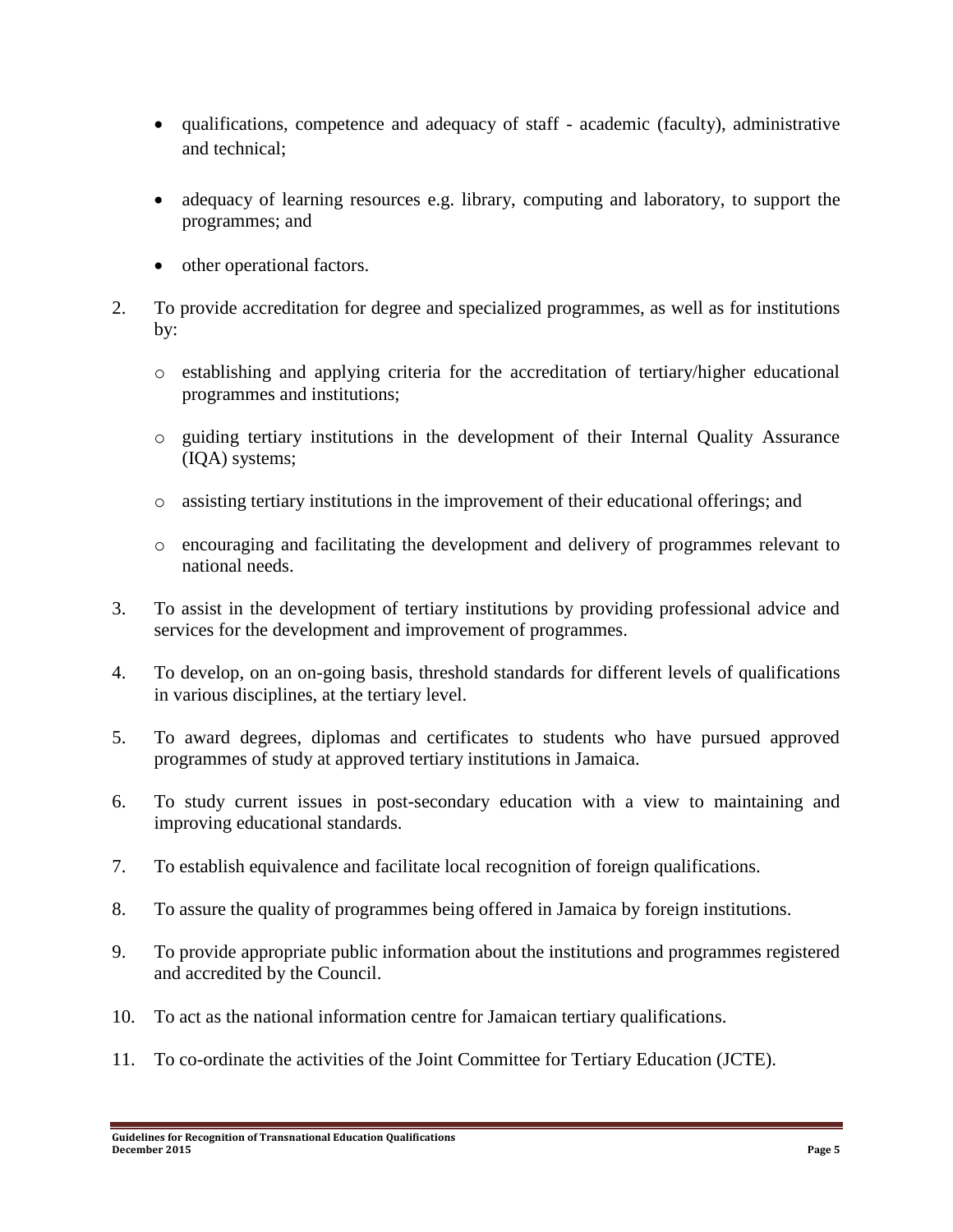#### **1.0 TRANSNATIONAL EDUCATION**

Transnational Education (TNE) - refers to all types of higher education study programmes or educational services (including distance education) in which the learners are located in a country different from the one where the awarding institution is based. The student does not move to study in other countries, they study in their home country, but the credentials are awarded in the name of the foreign institution (*Andrejs Rauhvargers, 2000).*

Overseas institutions delivering TNE programmes in Jamaica are required to have them assessed by the UCJ against local standards for recognition. The UCJ's mandate as an external quality assurance agency means that it must develop, communicate, and use a set of standards for TNE to ensure that quality is preserved and also that programmes offered via this mode are viewed as comparable to those in institutions where instruction is offered face-to-face. The UCJ holds TNE programmes to the same high standards as those delivered by national institutions.

Transnational education may be offered through different arrangements such as:

- Programme articulation
- Branch Campuses
- Franchising
- Offshore institutions
- International Institutions
- Distance Education: There are three main models of distance education involving on-line learning. The first involves tutoring, consultations and guidance being provided in the student's country of residence. In addition, examinations and defence of theses are often organized in the country of students' residence. The second combines on-line delivery and attendance by the student at short courses in the country of origin. There may also be some local tutorial support. The third model involves the student dealing remotely with the provider, and there is no local support.
- Provision of awarding and assessment services in respect of courses taught.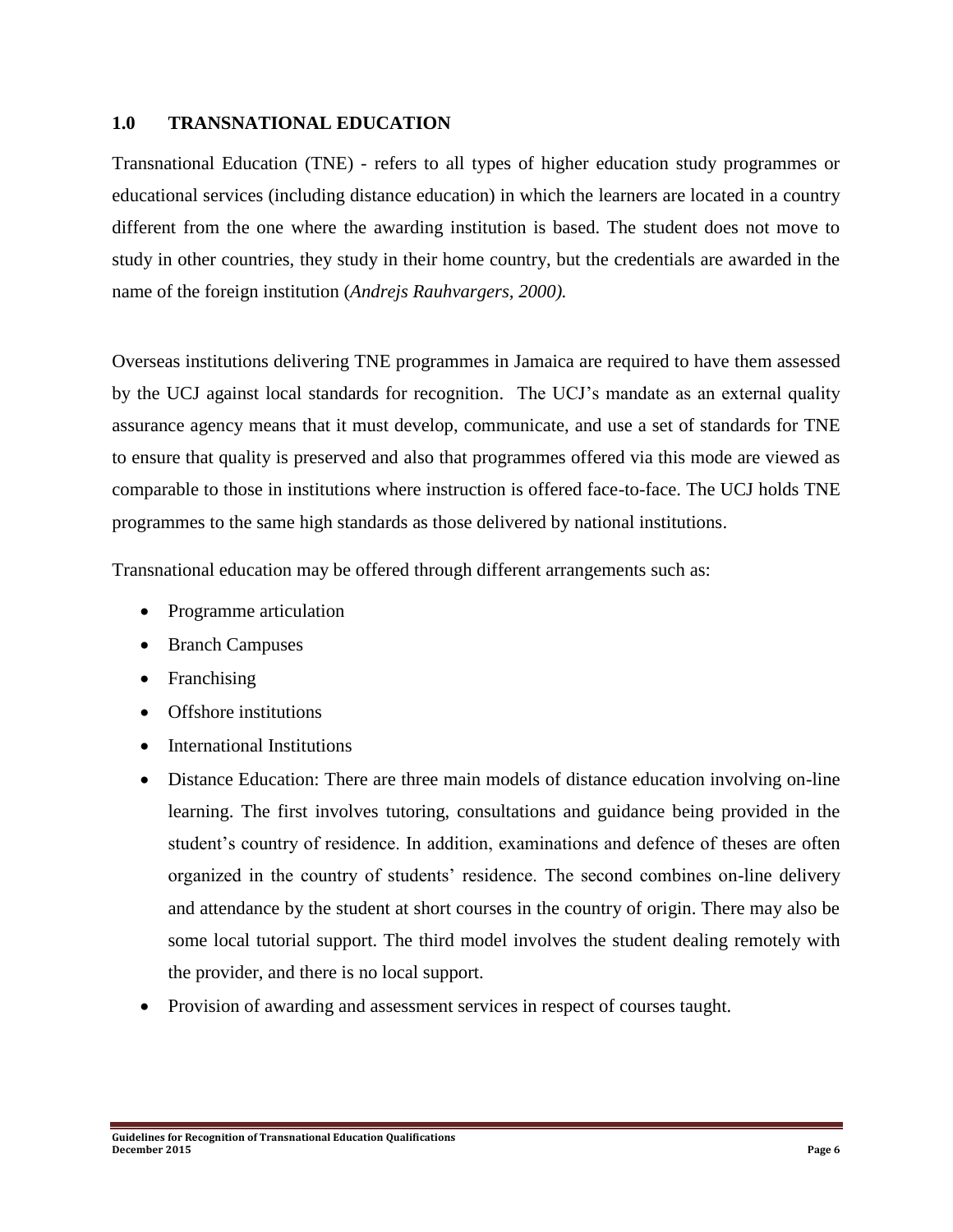#### **2.0 PURPOSE OF THE GUIDELINES**

International transferability of qualifications and credits, and their recognition, are major considerations in TNE. The UCJ considers that 'Recognition' of TNE programmes and qualifications should be subject to comparable quality assurance and accreditation procedures as those applied to national institutions and programmes.

The purpose of these guidelines is to assist institutions offering TNE qualifications to prepare applications for Recognition by the UCJ. The UCJ acknowledges its responsibility to assist institutions and create an enabling environment for the recognition of TNE qualifications awarded to students resident in Jamaica.

**These Guidelines are to be used in conjunction with other relevant UCJ developed Standards and Guidelines.**

#### **3.0 RECOGNITION**

Recognition is defined by the Lisbon Recognition Convention (LRC) as "a formal acknowledgement by a competent authority of the value of a foreign educational qualification with a view to providing access to educational and/or employment activities."

Recognition of qualifications refers to a statement of acceptance or 'endorsement' of qualifications awarded through transnational arrangements or via distance education. It aims to provide advice on the level and general academic standing of a foreign qualification by comparing it to a qualification that is placed at a particular level on the Tertiary Qualifications Framework of Jamaica.

Recognition differs from Accreditation, but both are concerned with quality assurance. In Accreditation, the institutions offering the programmes are located in Jamaica and so the UCJ is able to scrutinise all aspects of the programmes; their design, delivery and assessment. In the case of Recognition, although the certificates, diplomas and degrees are offered to Jamaican participants, there is no physical institutional presence or entity in Jamaica that can be accredited. In Recognition, the assessment is *ex post facto*, in that the programme has already been offered,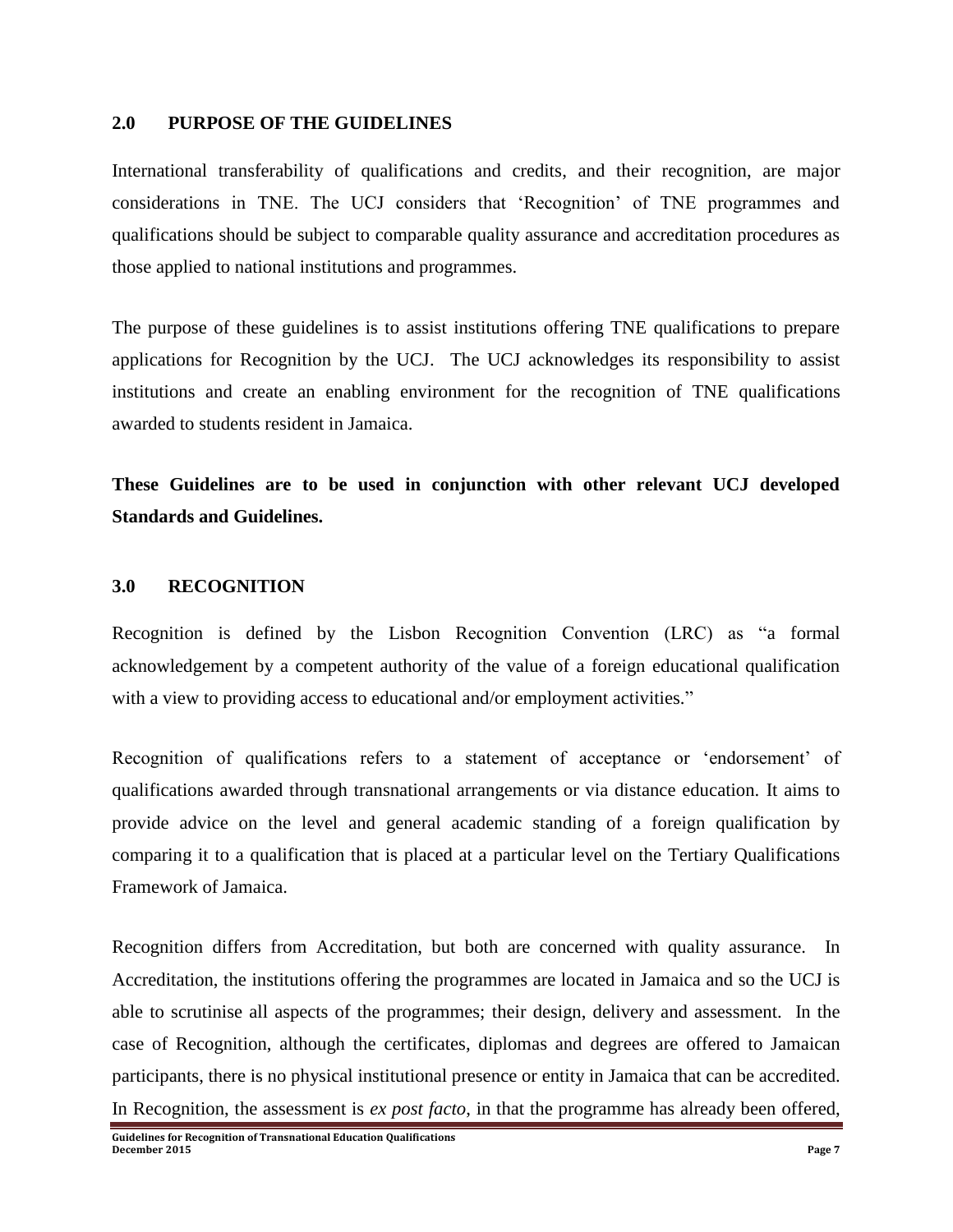the certificate, diploma or degree granted and what is assessed is its value *vis a vis* comparable accredited diploma or degree programmes. This is done through an examination of the extent to which criteria and standards, established by the UCJ for this purpose, have been met.

#### **4.0 ELEMENTS OF PROGRAMME RECOGNITION**

The guidelines in this section relate to TNE qualifications obtained through teaching/learning activities using print, broadcasts, cassette recordings, computer-based materials, the Internet, video-conferencing, and the occasional meeting of students and tutors.

In evaluating a programme for the purpose of Recognition, a number of criteria/standards are employed. Each criterion/standard is stated as a general principle and this is followed by specific practices considered important in offering quality TNE programmes. The criteria/standards apply to all quality educational programmes regardless of the mode of delivery.

The criteria/standards established for consideration in the Recognition process are:

- A. Governance and Administration/Management
- B. Equivalence of Qualifications
- C. Relevance
- D. Integrity
- E. Consumer Protection
- F. Protection of the Rights of Enrolled Students

# **CRITERION 1: GOVERNANCE & ADMINISTRATION**

**Criterion Statement:** The awarding institution has a robust governance, administrative and management structure appropriate to the design and delivery of TNE programmes, and based on transparency and integrity.

The institution should have the following in place: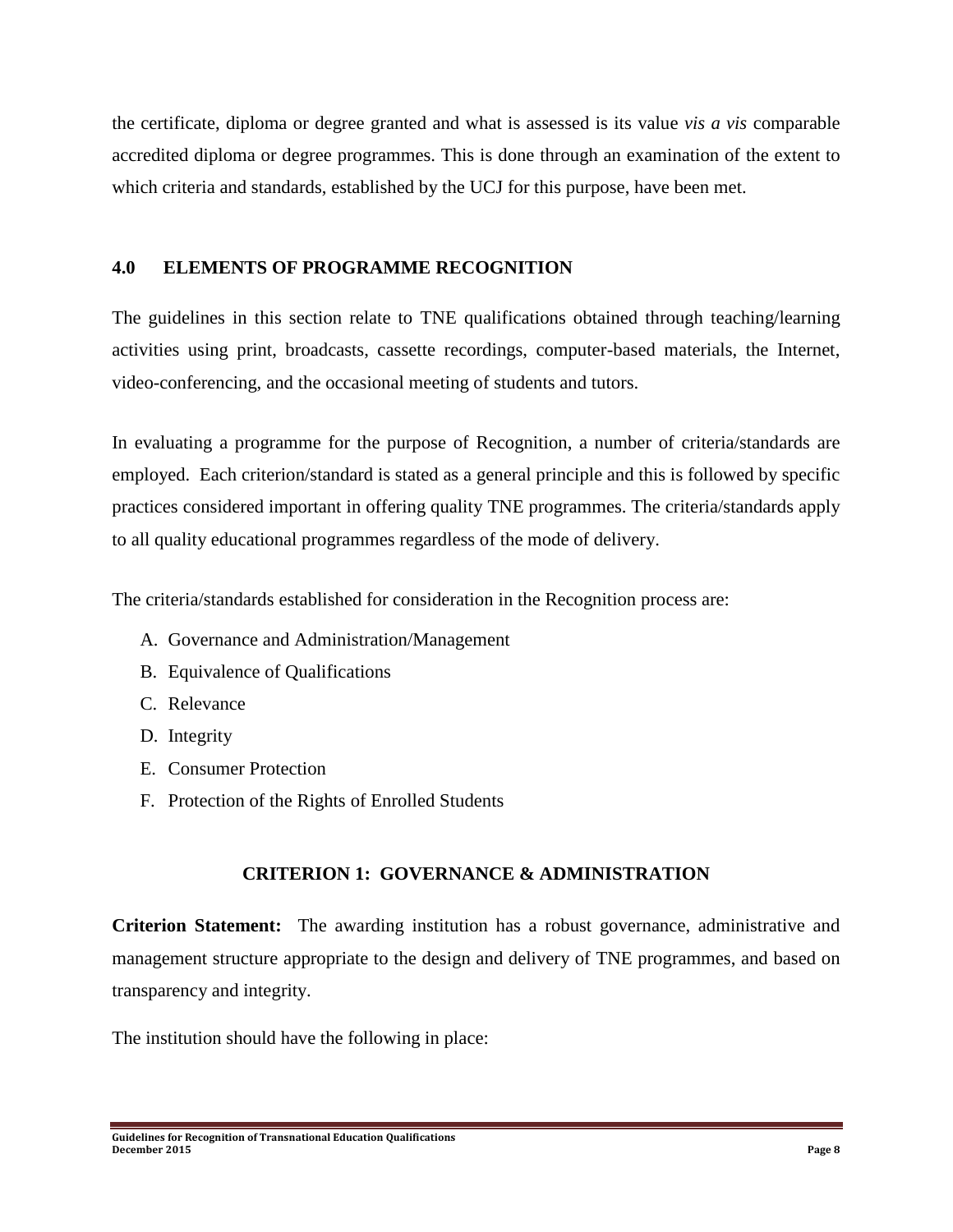- A clearly defined and published Mission Statement which integrates TNE into the broader institutional mission, strategic vision, and plans. Plans to offer TNE programmes should be an explicit strategy for achieving the institution's Mission, aims and objectives;
- Goals and objectives that relate to the intended target population and which are relevant to the needs of society;
- A governing body that is responsible for formulating policies, and which exercises authority over the operations of the institution and the implementation of academic programmes. The governing body should be broad-based, incorporating the necessary skills and abilities, and should consist of a majority of persons who have no vested or pecuniary interest in the institution;
- An effective internal quality assurance system that ensures quality across the entire institution, and results in quality programmes;
- A plan as well as a planning and evaluation process, that address the institution's educational, physical, technological and human resources as well as its financial growth, development and sustainability;
- A clearly defined management system that incorporates the entire institution, inclusive of all international sites; that regularly conducts an analysis of costs and potential returns in the evaluation, selection, and maintenance of instructional technologies which allow the institution's programme costs to be competitive;
- A senior administrator who has full-time responsibility for the implementation of policies and the day-to-day operations of the institution. The senior administrator should not serve as the chair of the governing board;
- Evidence of sound financial management, inclusive of a budget to adequately support the transnational delivery of quality learning activities. Audited financial statements are a requirement;

**Guidelines for Recognition of Transnational Education Qualifications December 2015 Page 9**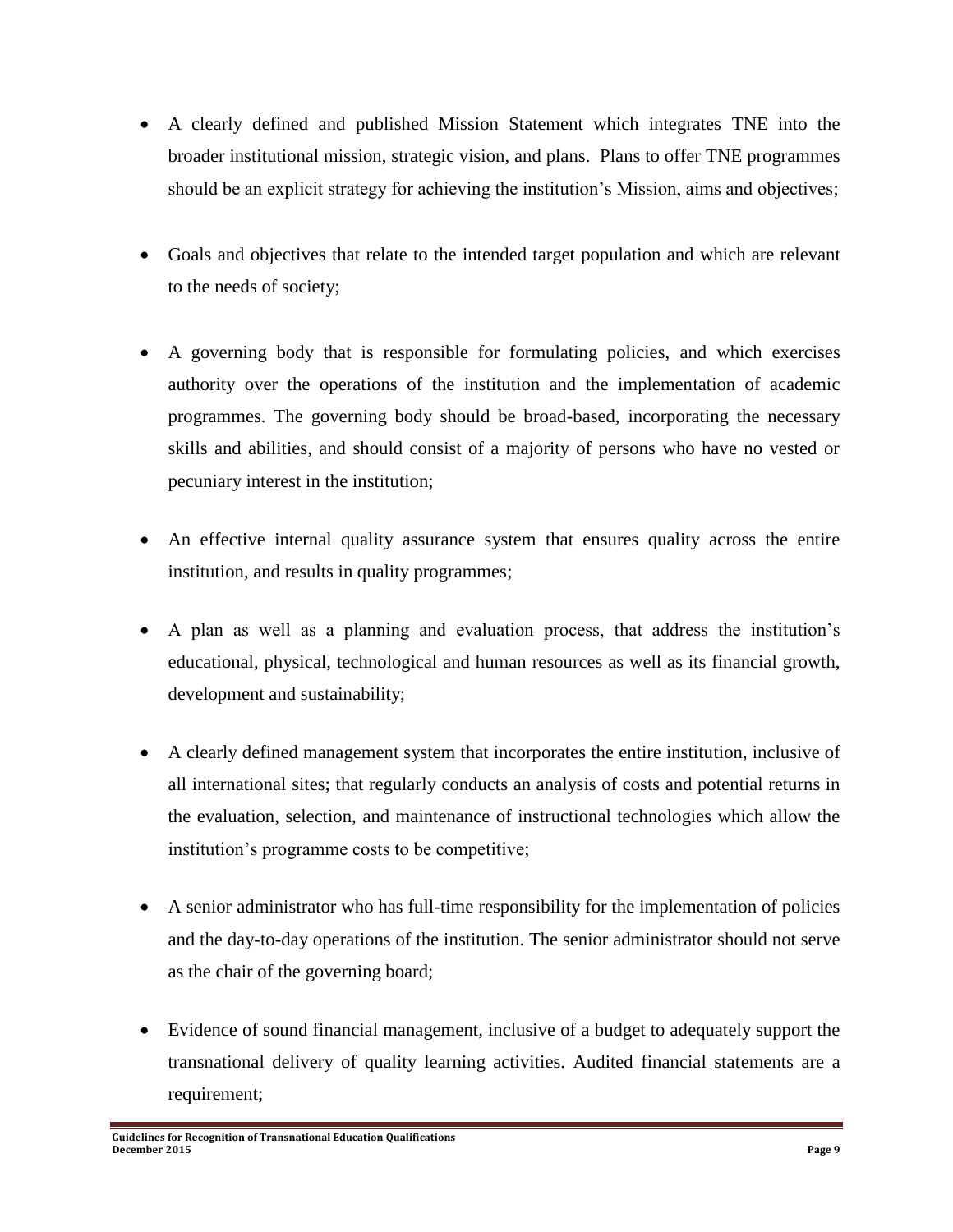- A coherent mechanism for developing programmes and for monitoring academic standards;
- A person of senior status who has responsibility for development of programmes, including identification and implementation of best practices for offering TNE programmes. Responsibilities should include the monitoring of academic standards;
- A person of senior status who has responsibility for the regular assessment, maintenance and updating of the technology in line with emerging trends and practices and in keeping with the aims and objectives of the educational programmes;
- Policies relating to the maintenance of ethical standards in all aspects of the institution's operations;
- Compliance with the laws/regulations of Jamaica, including copyright laws.

#### **CRITERION 2: EQUIVALENCE OF QUALIFICATIONS**

**Criterion Statement:** The overseas provider must demonstrate an appropriate balance in programme content that will allow full equivalence with comparable programmes at the overseas institution. Equivalence is demonstrated by entitlements for the student to progress to further study within the overseas institution.

The following should apply:

- There is no academic barrier to a student who has completed successfully the penultimate year of the programme in Jamaica transferring to the overseas institution for the final year.
- A student who has completed a first degree in Jamaica has the same entitlement to be considered for enrolment on a related post graduate programme at the overseas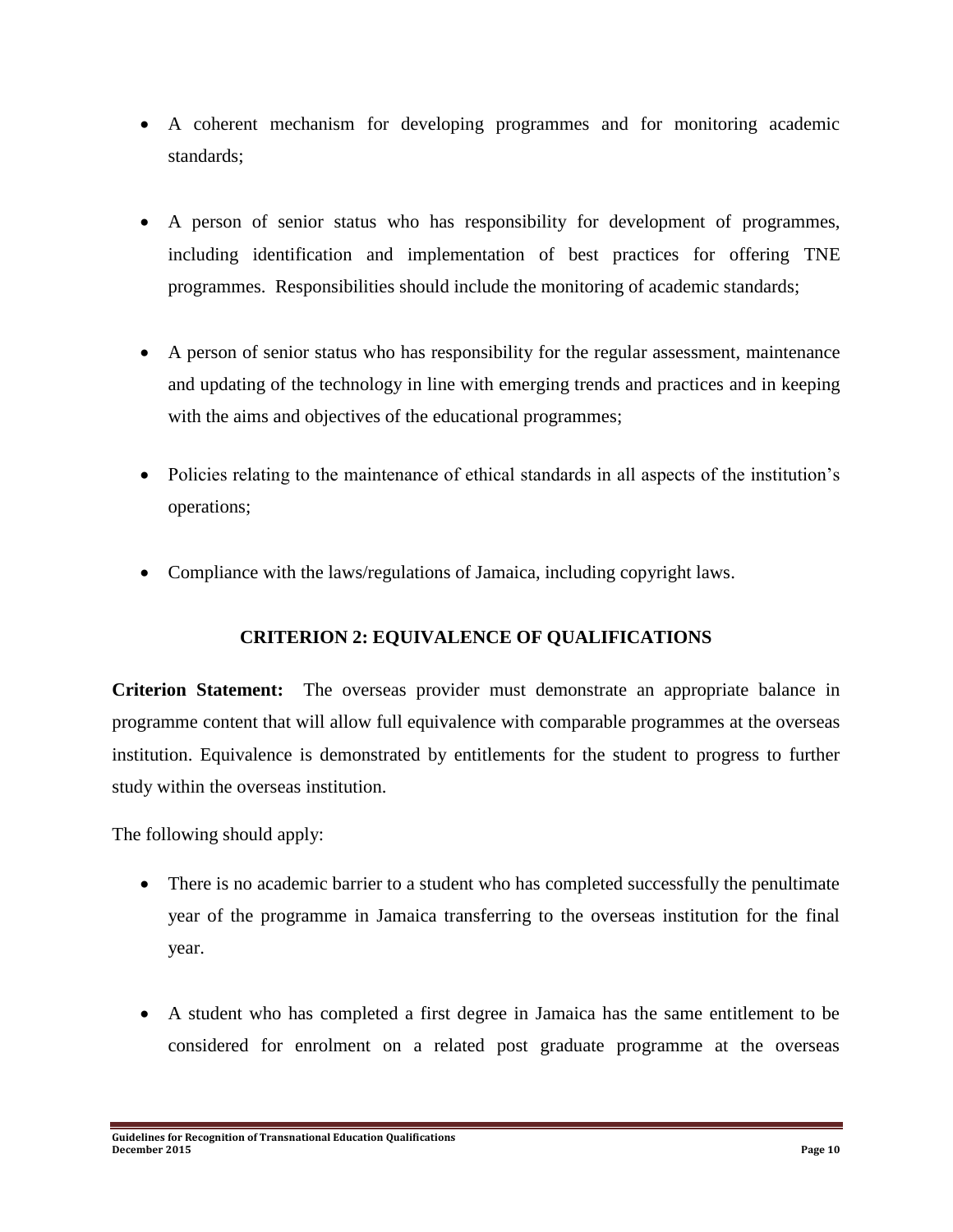institution, as a student achieving equivalent grades on the same programme at the overseas institution.

 Local advertising is accurate in respect of opportunities for progression to further study or employment both locally and overseas.

In assessing equivalence, the Quality of the Programme is a major consideration. It is expected that evidence of a system for the development, approval, and review of the programme that ensures that it meets the requirements for quality in all the areas identified will be provided, particularly in relation to the following:

- 1. AIMS AND PHILOSOPHY which should:
	- Clearly state the rationale for the development of the programme;
	- Be appropriate to the institution's mission as well as the needs of students and other stakeholders;
- 2. STUDENT LEARNING OUTCOMES which should:
	- Specify what the learner is expected to know, understand and be able to do, as well as the dispositions the learner will display upon completion of the programme;
	- Be observable, measurable and executable; and
	- Be appropriate to the purpose of the programme, the discipline and the level of the programme.

#### 3. PROGRAMME STRUCTURE AND CONTENT

- (a) Design and Development of TNE programmes should ensure that:
- The design, development, review, revision, and evaluation of TNE programmes are informed by a theoretical framework, current research, and best practices in providing such programmes of study. They should also take account of 'fitness for purpose' and sustainability criteria.

**Guidelines for Recognition of Transnational Education Qualifications December 2015 Page 11**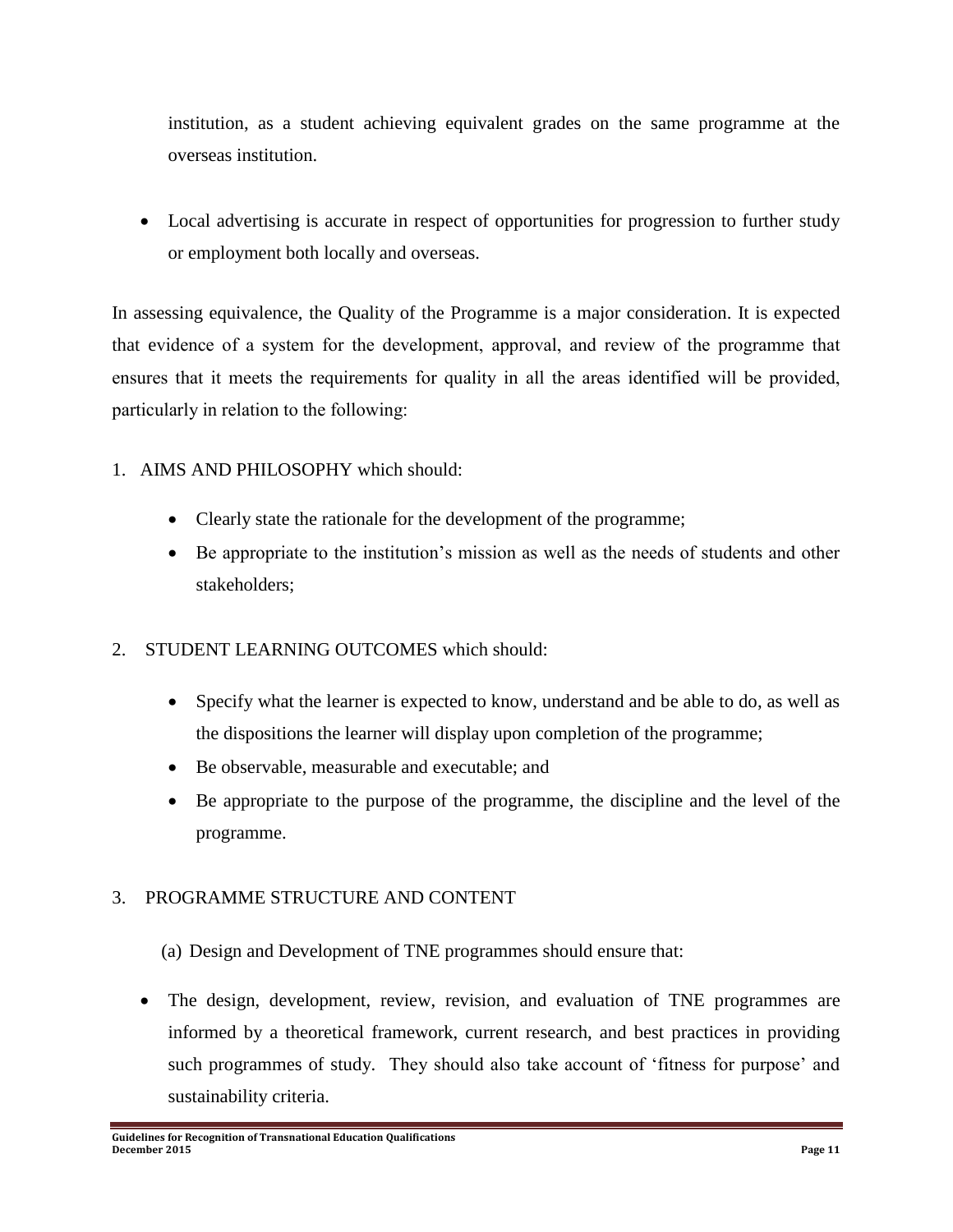- Strategies to be used in developing and delivering TNE programmes are appropriate to the subject/discipline and principles relevant to adult learning. Instructional technology solutions should be accessible and user-friendly.
- Best practice is brought to bear on the programme review and approval processes.
- Oversight of TNE programmes is the responsibility of a team comprising faculty, content experts, curriculum specialists, and information technology experts with appropriate academic qualifications in the design and development of TNE programmes.
- All legal requirements in both the sending and receiving countries are met and due diligence should ensure that the technology is effective for TNE within the context of the receiving country (in this case, Jamaica).
- The institution offering TNE programmes has developed, documented, and implemented policies and procedures for adherence to legal requirements (Copyright, Fair Use and Intellectual Property Rights) pertaining to the development and use of instructional materials and activities. Clearly stated and enforceable sanctions for the violation of copyright and fair use policies and procedures should be acted on.
- (b) The structure and content of the programme should reflect the following:
	- The nature of the programme design orientation, breadth and depth;
	- Credit structure appropriate number of credits, weighting;
	- Programme components general education, specialization, professional courses (where applicable) adjunct/support courses, and electives;
	- The curriculum balance, coverage, appropriate intellectual level, coherence, appropriate sequencing, currency, relevance, adequacy of mechanism for change;
	- The course outlines currency, coherence, appropriate sequencing, coverage of course material, teaching and learning strategies; recommended textbooks, method(s) of assessment;
	- Exposure to current industrial/business/professional practices;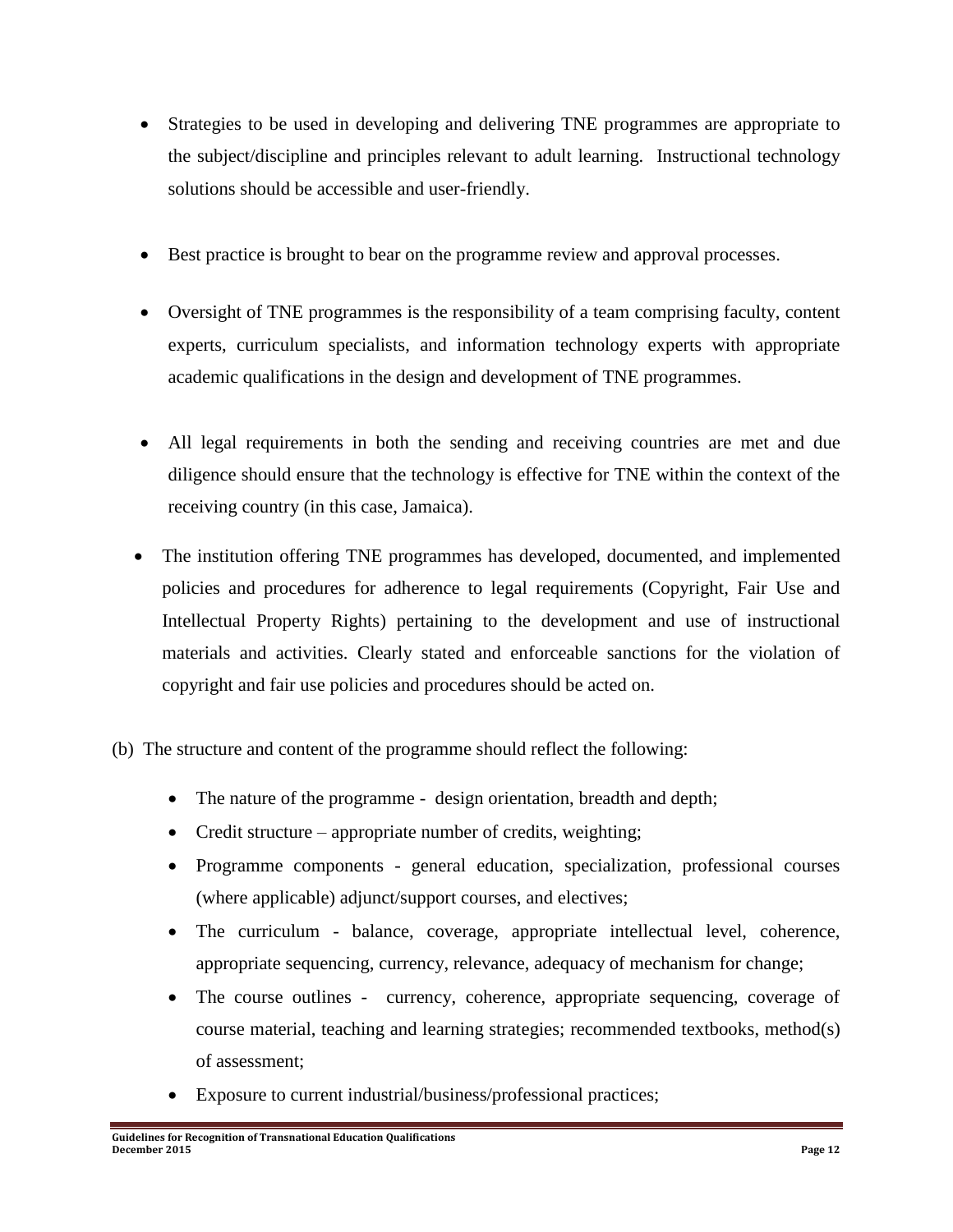- Standards that are acceptable locally and internationally;
- The contribution of research and scholarly activities to the profession or field of scholarship and the quality of teaching;
- Evaluation of courses by students and faculty members;
- Modes of delivery.

Where desirable and applicable, practical work should be varied - structured, open-ended, mini projects, computer applications, opportunities for industrial/business/professional involvement, Practicum/Clinical Work/Field Experiences. Clear statements as to how such activities are designed, (course outlines/ required hours) supervised and assessed must be provided.

#### 4. ASSESSMENT METHODS

There must be a system for ensuring that assessments adequately and appropriately measure students' achievement of the learning outcomes. The assessment methods should be varied and suitable for identified learning outcomes.

Criteria, regulations and procedures for the assessment of students' learning should be made available to students. These include policies and procedures to guide the submission of assignments/projects and to advise on the consequences for not meeting the stated timelines.

Emphasis should be placed on:

- Assessment philosophy and strategy;
- Coverage, level, appropriateness and format of assessments;
- The role of coursework, projects, examinations, the practicum/internship/work experience - their weighting and grading;
- A system of external evaluation/moderation;
- Progress of students failure rate, repeats, re-sit patterns, trends;
- Communication skills, written and oral; and
- Analytical, critical thinking and problem solving skills.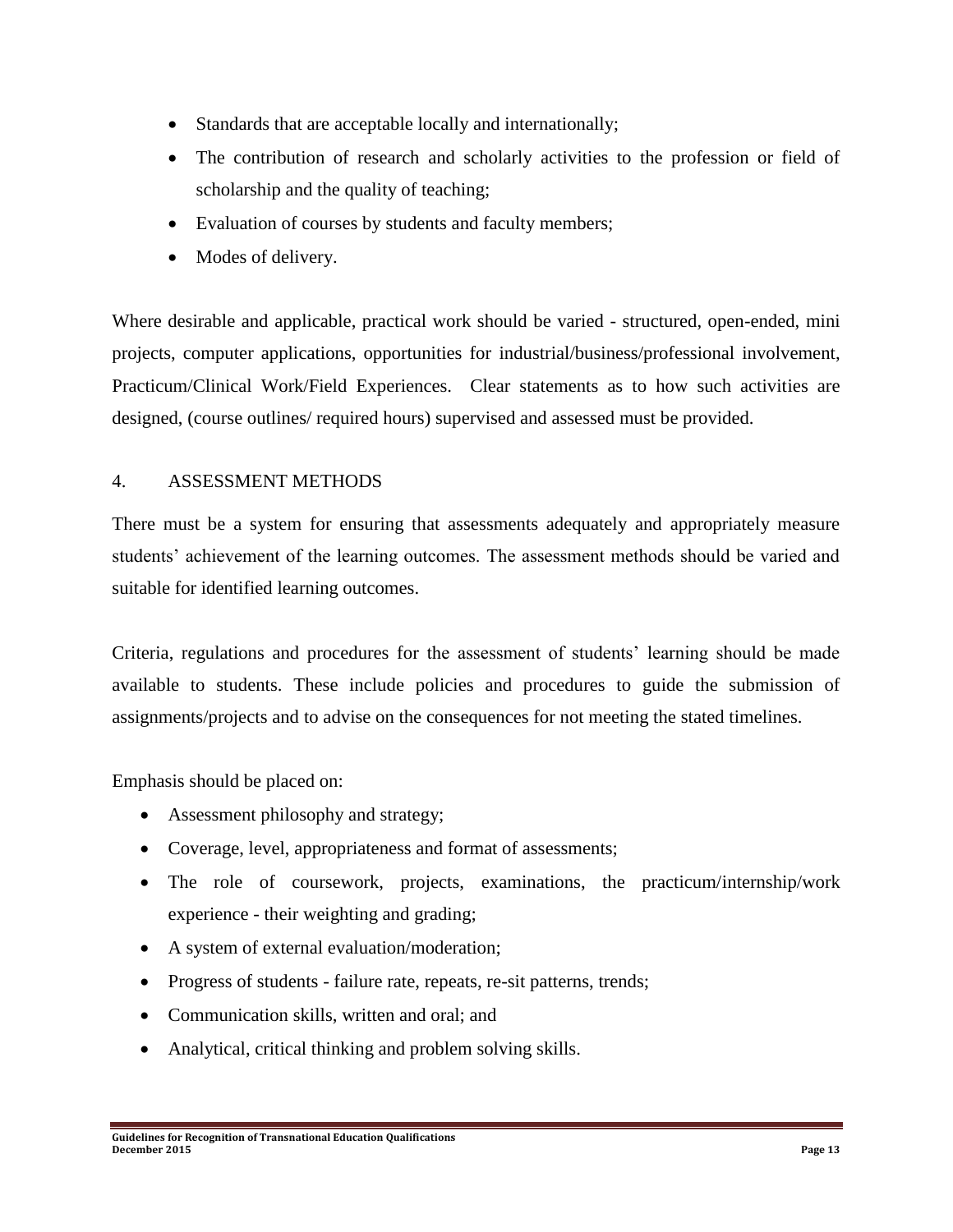Security arrangements must be made in situations where students at the overseas and Jamaican sites are sitting the same examination at different times due to time zone differences.

#### 5. QUALITY ASSURANCE

The institution should have in place a quality assurance system, including policies, procedures and guidelines to ensure continuous improvement of the quality of its TNE programmes. These quality assurance policies and practices should be equivalent to those for face-to-face programmes.

Quality assurance practices at the institution should include:

- A system that includes both self-assessment and external assessment components and involves the input of all stakeholders including faculty and students, and targets the improvement of the programme's educational effectiveness. This should be communicated to all members of staff.
- A review of the curriculum on a periodic basis, with academic standards being used to compare and improve the learning outcomes as well as the teaching/learning process.
- Provision of appropriate technical support for students and faculty to access library and information resources, academic advising, and other academic support.
- Periodic evaluation of the effectiveness of student support services and implementation of modifications necessary to enhance students' satisfaction with the programmes.
- The conduct of research on enrolment, costs, and the appropriateness of the technology. This information should be used by the institution to assess, evaluate and improve programme effectiveness.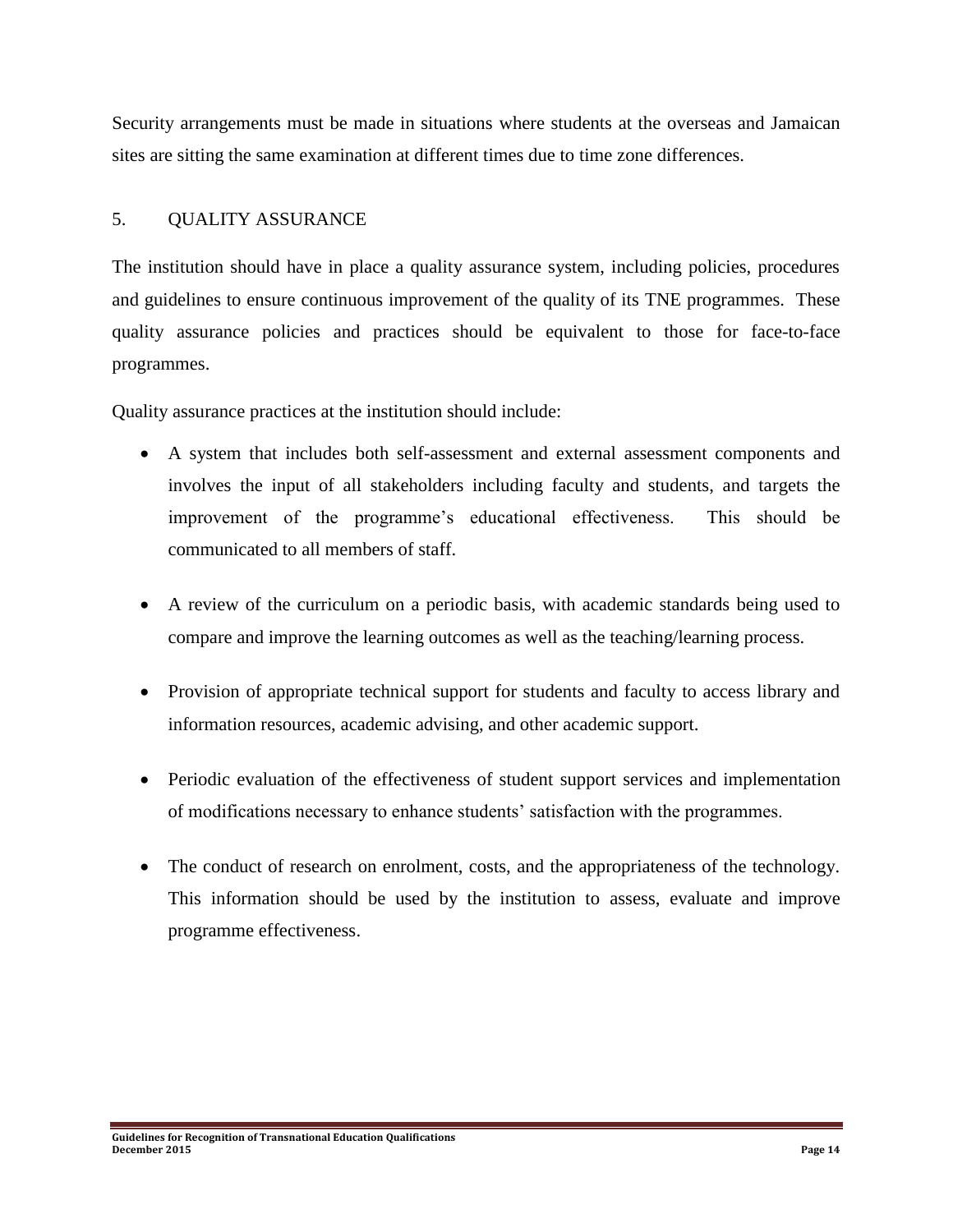#### 6. STUDENTS

There should be a system to ensure that admission and selection of students are consistent with requirements for the programme(s). Students' success rates and progress rates should be analysed to inform programme improvement.

#### 7. FACULTY

The institution should ensure that:

- Faculty recruitment is based on the requirements of the programme.
- Faculty members are suitably qualified to teach in the subject area; are engaged in relevant scholarly activities; have membership in or affiliations to professional bodies; and participate in professional development activities.
- All personnel involved in the planning, design, delivery, and administration of TNE meet the established requirements of qualifications, experience, and technical skills. They should be provided with relevant training in relation to the modes of delivery and available technological options to ensure the system operates effectively.
- A plan exists for the development of faculty, administrators, and staff to gain competency in the design, delivery and administration of TNE programmes.
- There is a process of regular and systematic evaluation of faculty performance for improved teaching effectiveness.
- Administrative and technical support staff have the requisite qualifications and experience and are adequate in number to provide the supporting expertise and skill sets necessary to effectively deliver and sustain TNE programmes.

**Guidelines for Recognition of Transnational Education Qualifications December 2015 Page 15**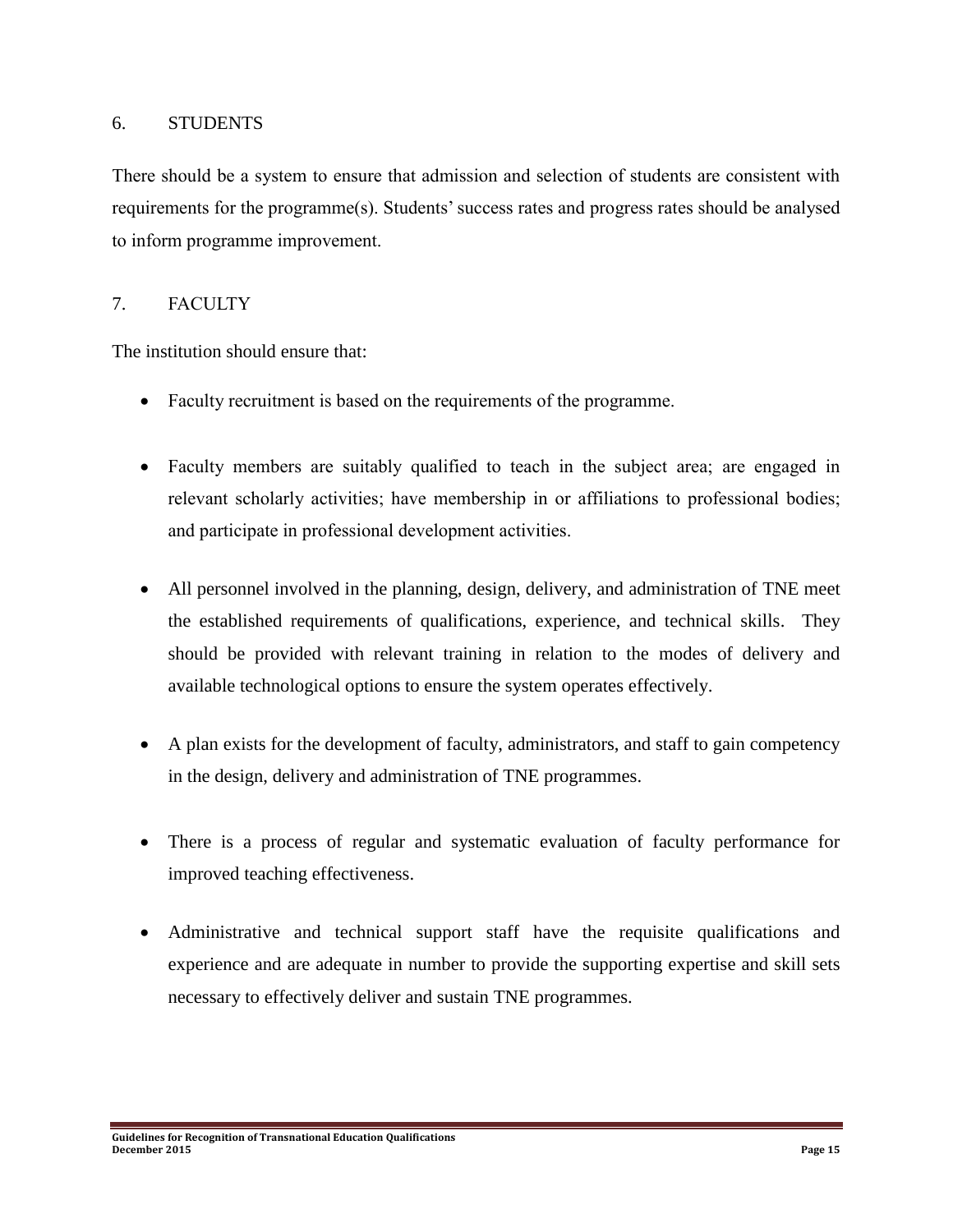#### 8. RESOURCES

The institution offering TNE programmes should demonstrate that they have the resources to ensure that the learning environment is appropriate to facilitate efficient and effective lecturerstudent and student-student communication and permits instructors to give timely, nonthreatening and constructive feedback to students enrolled in programmes.

The institution should ensure that:

- A process is in place for the periodic monitoring and upgrading of learning resources and services for improved educational provision.
- The technology facilitates the necessary student-instructor and student-student interactions, and allows for appropriate interaction (synchronous or asynchronous) between instructor and students and among students.
- A contingency or back-up system is available to provide quick recovery from technologyrelated interruptions.
- A system exists to continually review, recommend and approve updating of the technology required to deliver programmes.
- Where applicable, physical facilities classrooms, lecture rooms, parking etc.; are adequate and suitable.
- Library and information resources are adequate to support the curriculum and are easily accessible to the students.
- Financial resources to ensure the viability and sustainability of the programme, and to support effective programme delivery, are adequate and available.

#### 9. STUDENT SUPPORT SERVICES

There should be a process for the development and evaluation of the provision of student support services to enhance student academic achievement and personal development.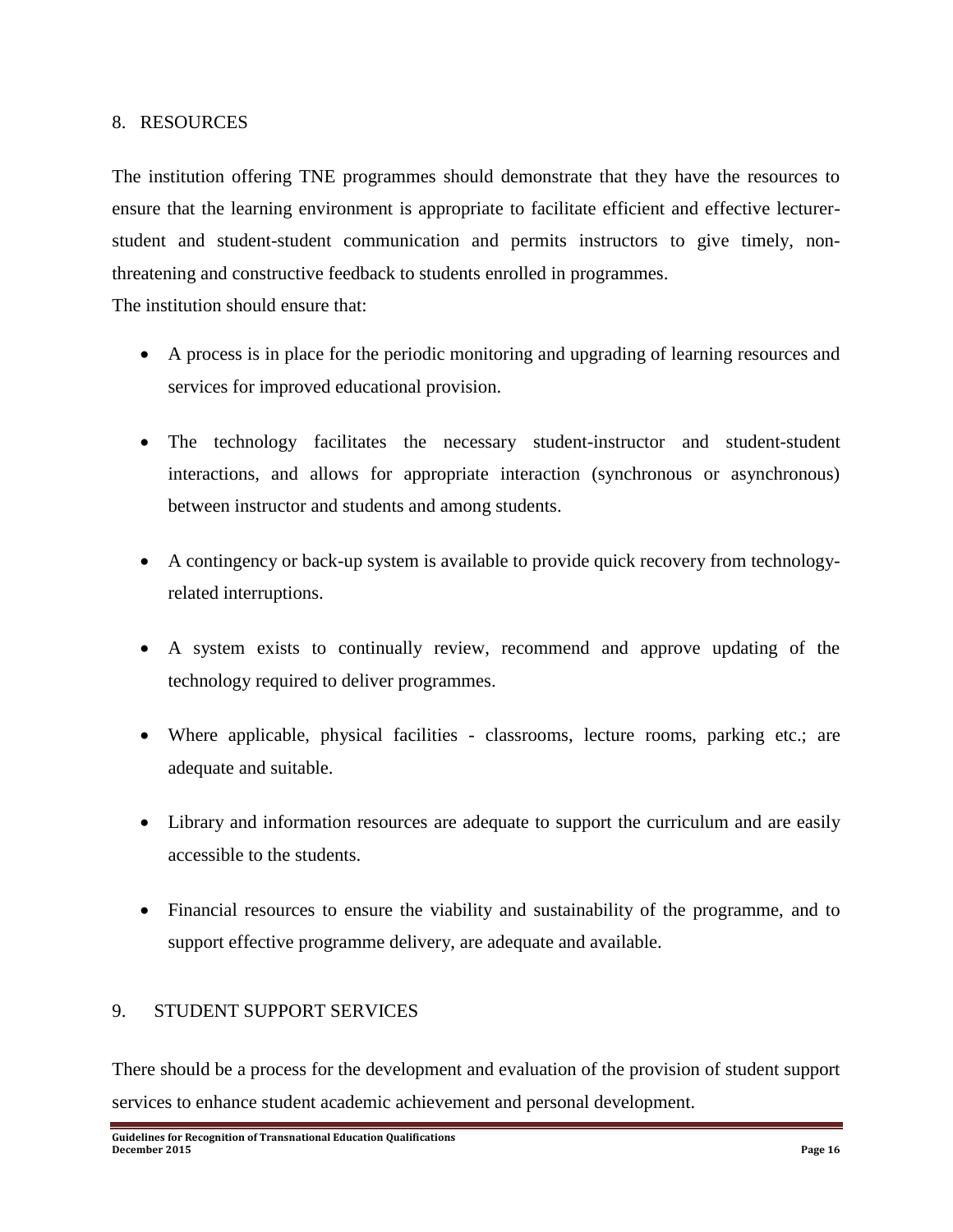In making provisions for student support services, the institution should ensure the following:

- Provision of orientation session(s) for students, introducing them to the institution, the programme of study and the instructional materials and resources to be used in the programme. The session(s) should also clearly communicate the responsibilities of the institution and the students in relation to student learning and achievement.
- A documented fee structure, payment methods, and appropriate timelines which are communicated to students in a timely manner. Programmes for financial assistance such as loan facilities, scholarships, bursaries and grants should also be documented and communicated.
- A defined mechanism to identify, approve, and furnish the required resources (for example, electronic infrastructure and libraries) to adequately support the programme
- A learning management system that facilitates access by both faculty and students to course material and information, course schedules, and course content.
- Technical support services to facilitate the effective use of technologies by faculty, staff, administrators and students.
- Provision of technical training and support necessary for students to use the instructional technology/tools to maximize their progress in programmes.
- Provision for students' access to a sufficient number of qualified instructors on a regular basis; for example by email contact with tutors, access to chat rooms on the website of the overseas institution, and/or tutorials conducted by video-conferencing.
- A system that facilitates and promotes similar/comparable social interactions between and among distance learners as would normally occur in the face-to-face modality.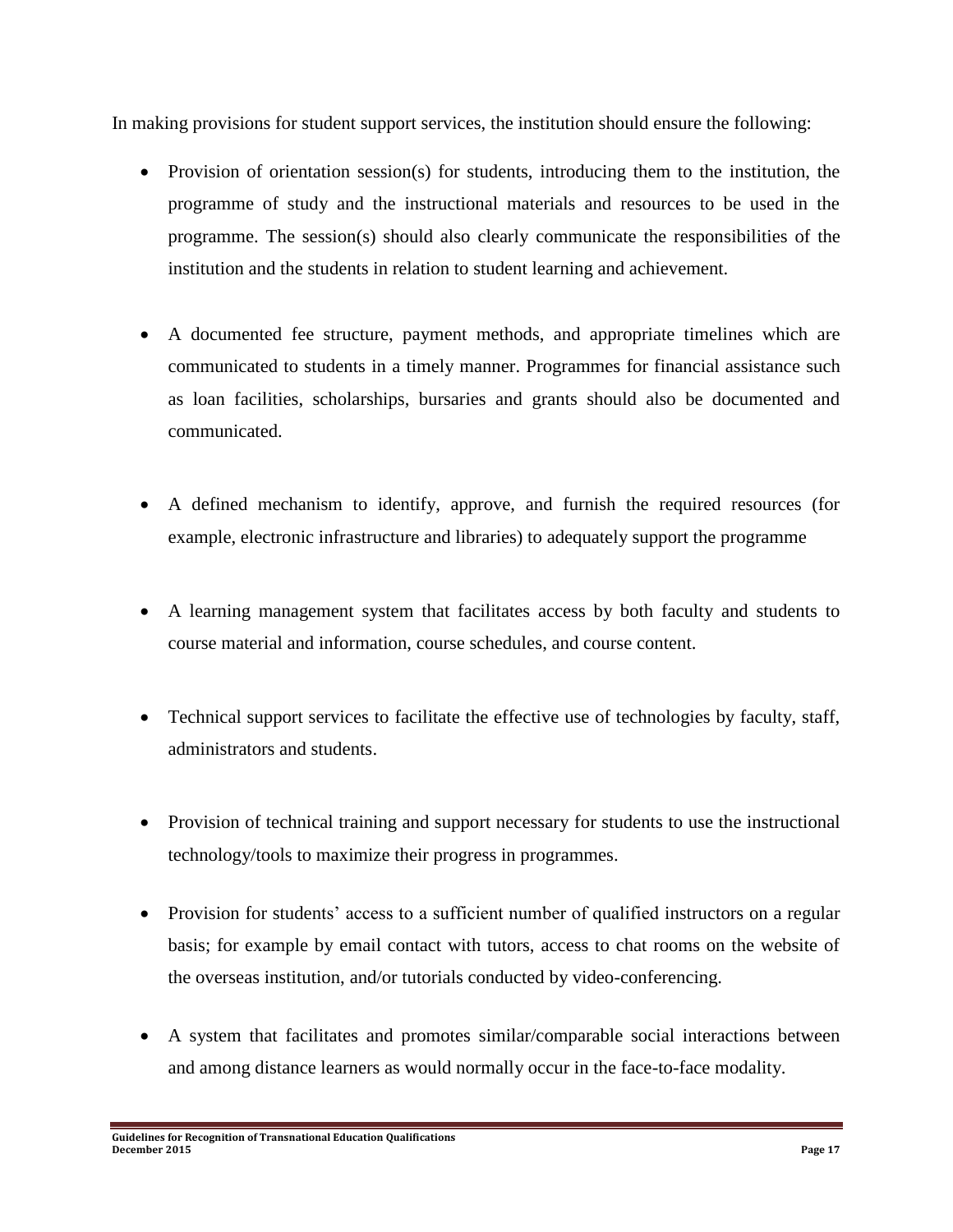- Provision for students to access academic advice, counselling and career guidance services;
- A system that allows students to discuss concerns and problems and to formally submit appeals, grievances, and complaints. Procedures should be in place to deal with formal complaints, grievances and appeals so that the results can be communicated to the complainant in a timely manner.

#### **CRITERION 3: RELEVANCE (Not Applicable to Fully On-Line Delivery)**

**Criterion Statement:** The local context is considered in the design and delivery of the programme leading to the qualification to ensure that graduates are suitably able to apply their newly acquired knowledge and competencies within Jamaica. Labour market needs and employer feedback should be considered to ensure the qualification is relevant to the economic, cultural, societal and technological context in Jamaica.

Relevance should be demonstrated through:

- Consultations with national stakeholders, processes for the review and approval of local materials (such as case studies) for inclusion in the curriculum.
- Inclusion of case studies drawn from Jamaican or Caribbean experience, to the extent that this is possible without compromising the intended outcomes of the module.
- Availability of elective modules offered at the overseas institution to participants in Jamaica. Where appropriate, some elective modules using Jamaican or Caribbean material should be substituted for, or offered in addition to the main electives. (For example, a business course having an elective module on company taxation might wish to offer a module based on Jamaican tax law.)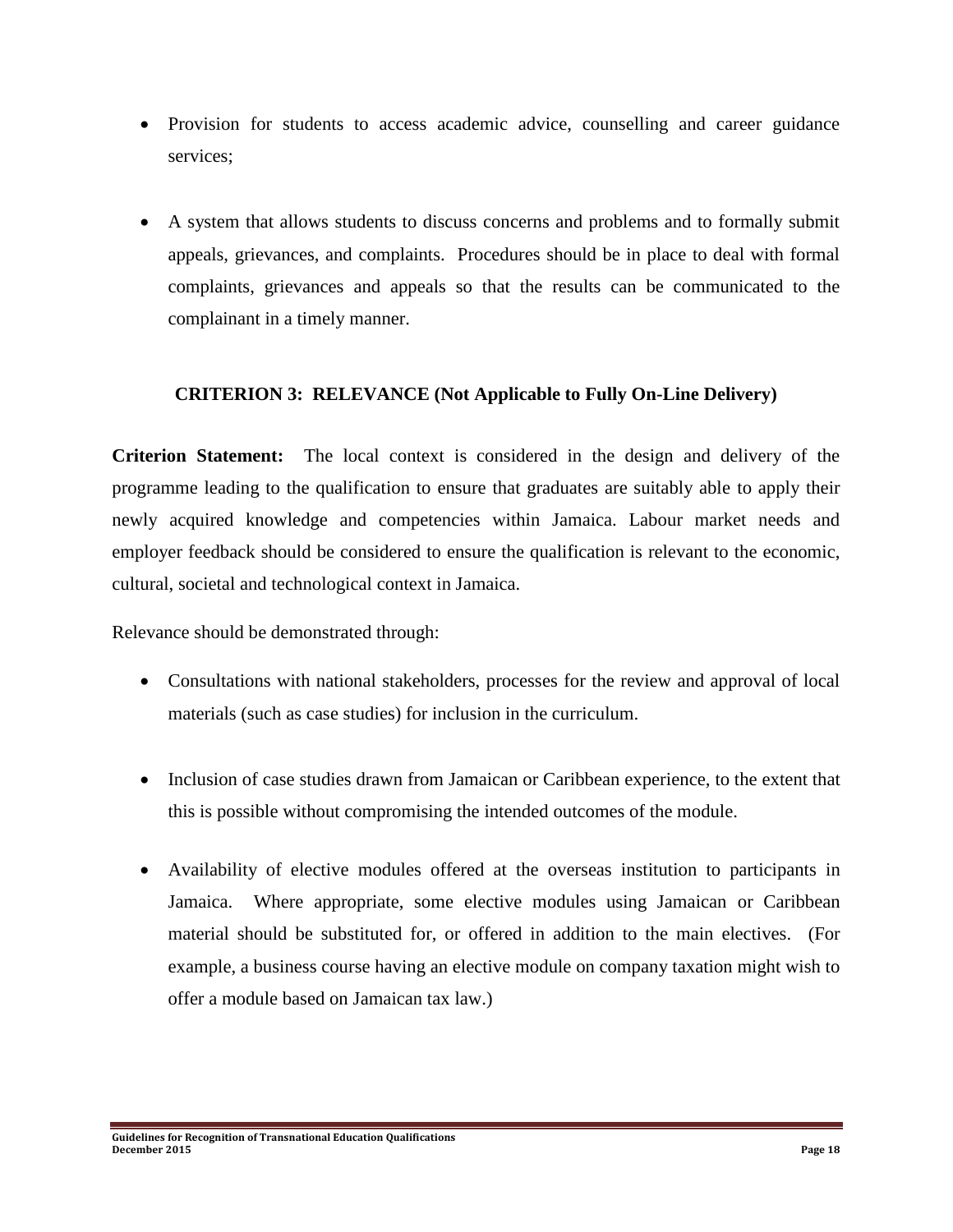#### **CRITERION 4: INTEGRITY**

**Criterion Statement:** Reliable and tested systems are implemented to avoid the various forms of credential fraud and to maintain the highest integrity of the qualification. All parties involved in assessment, record keeping and issuing the award must be aware of, and committed to, safeguarding against any form of fraud.

The institution should have policies on academic integrity which include:

- References to ethical practices relating to teaching, learning and assessment in TNE;
- Programme of orientation exercises for TNE learners dealing with issues of academic integrity;
- Training of faculty who teach on-line which includes and emphasises issues of academic integrity, e.g. methods of countering plagiarism, impersonation or other academic cheating.

#### **CRITERION 5: CONSUMER PROTECTION**

**Criterion Statement:** The institution has policies on consumer protection that deal with alleged fraudulent activity and provide for the investigation and resolution of complaints. An institution may be charged with operating a course or programme contrary to best practice or required standards, in such a way that a student is harmed. Examples of issues that may arise with regard to alleged fraudulent activity or more general complaints make it obligatory that institutions ensure:

- Authenticity of recruitment and marketing materials, including websites with links to information on
	- o job placement/career opportunities,
	- o accreditation status of programmes with accrediting bodies,
	- o articulation of programmes,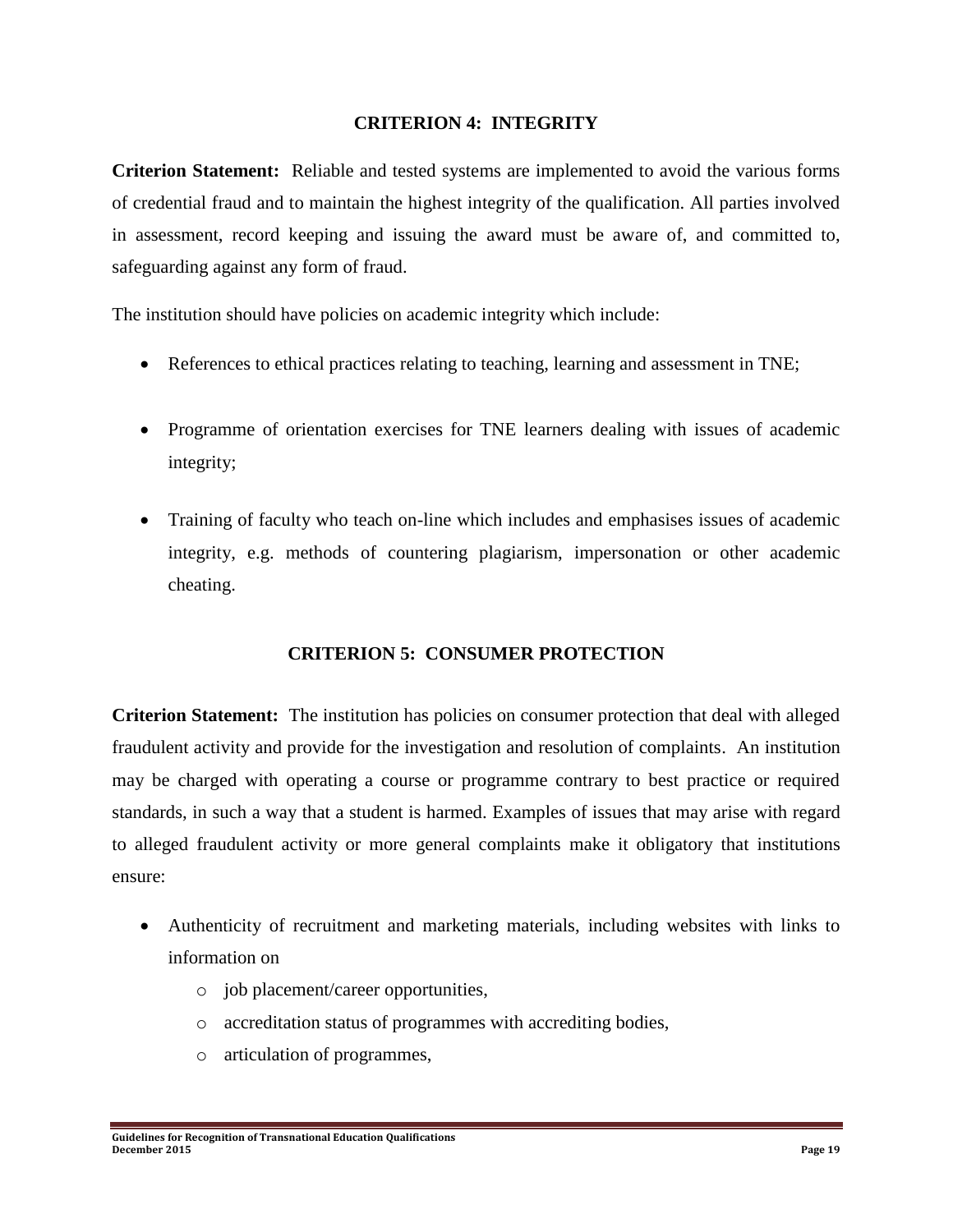- Accuracy of information about tuition, fees and financial aid;
- Complete and accurate admissions requirements for courses and programmes;
- Accuracy of information about whether the programme or particular elements of it meet any relevant professional licensing requirements or the requirements of specialized accrediting bodies;
- Accuracy of information about whether the credits gained from the institution's course work will transfer to other institutions;
- Operation of TNE programmes consistent with practices expected by institutional accreditors (and, if applicable, programmatic/ specialized accreditors);
- Accuracy of information on assessment of suitability of applicants for a TNE programme, having regard to their prior learning experiences and learning skills.

#### **Use of Brokers or Agents**

Consumer protection can also be compromised by brokers or agents who may be used to set up partnerships between Jamaican and overseas institutions. The UCJ will deal directly only with the principals of the educational institutions in any such partnership, and not with brokers or agents. The UCJ will hold the institutions responsible for any statements made on their behalf by brokers or agents. Institutions should ensure that brokers and agents are aware of the limits of their responsibility in this respect.

The UCJ is particularly concerned at instances of misrepresentation by third parties of entry requirements to, or progression opportunities from courses. Misrepresentations by brokers or agents about courses offered by a partnership may be taken into account when Recognition or Accreditation is sought.

#### **CRITERION 6: PROTECTION OF THE RIGHTS OF ENROLLED STUDENTS**

**Criterion Statement:** Enrolled students have the same rights of access to information regarding changes in fees, changes in policy, examination results and other information available to students at the awarding institution. In the case of a termination of the programme, students are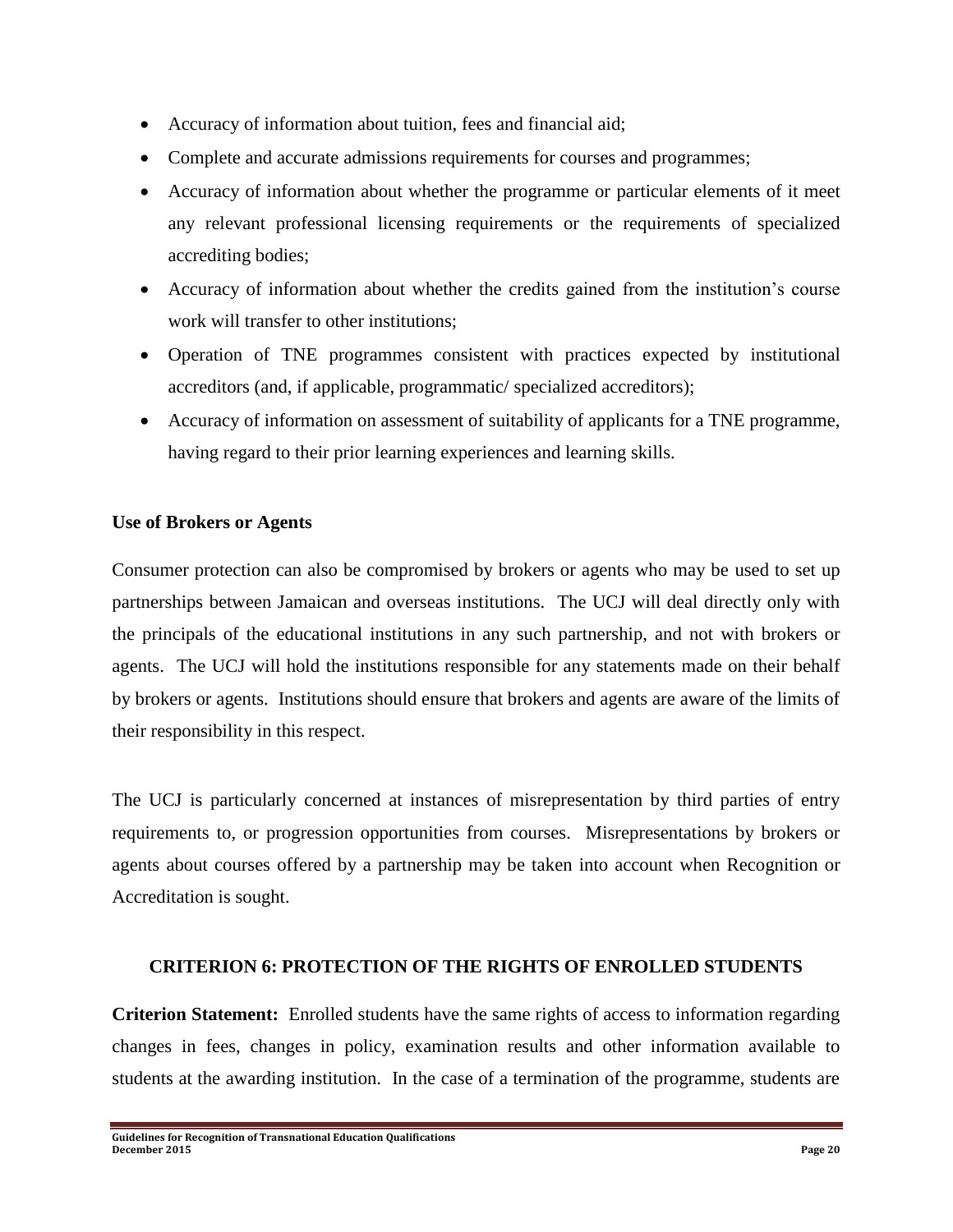protected by an 'exit policy' or such arrangements which reasonably allow students to complete the programme leading to the award of the qualification.

It is expected that the institution will ensure that:

- Entry standards/requirements based on local and foreign qualifications, are clearly articulated, documented and published;
- Criteria for mature entry and admitting students with alternative qualifications are developed, clearly articulated and documented;
- Policies on access to information/policies regarding fees, examination results, exit policy, etc. are clearly stated and documented.
- Selection procedures are clear and a commitment to these is demonstrated;
- Policies for transfer of credits and advanced placement are developed, clearly articulated and documented. Credits transferred into a programme of study are equivalent in level and content to the credits for which exemption is being given;
- Programme completion rates, quality of awards, as well as career and employment patterns of graduates are documented and analysed.

# **5.0 SUBMISSION FOR RECOGNITION OF A PROGRAMME**

A submission for recognition is a comprehensive document that provides concise information on:

- a. Accreditation accorded the overseas institution and the programme in the country of origin.
- b. The aims and objectives of the programme and the philosophy behind it in the context of national objectives for tertiary education in Jamaica.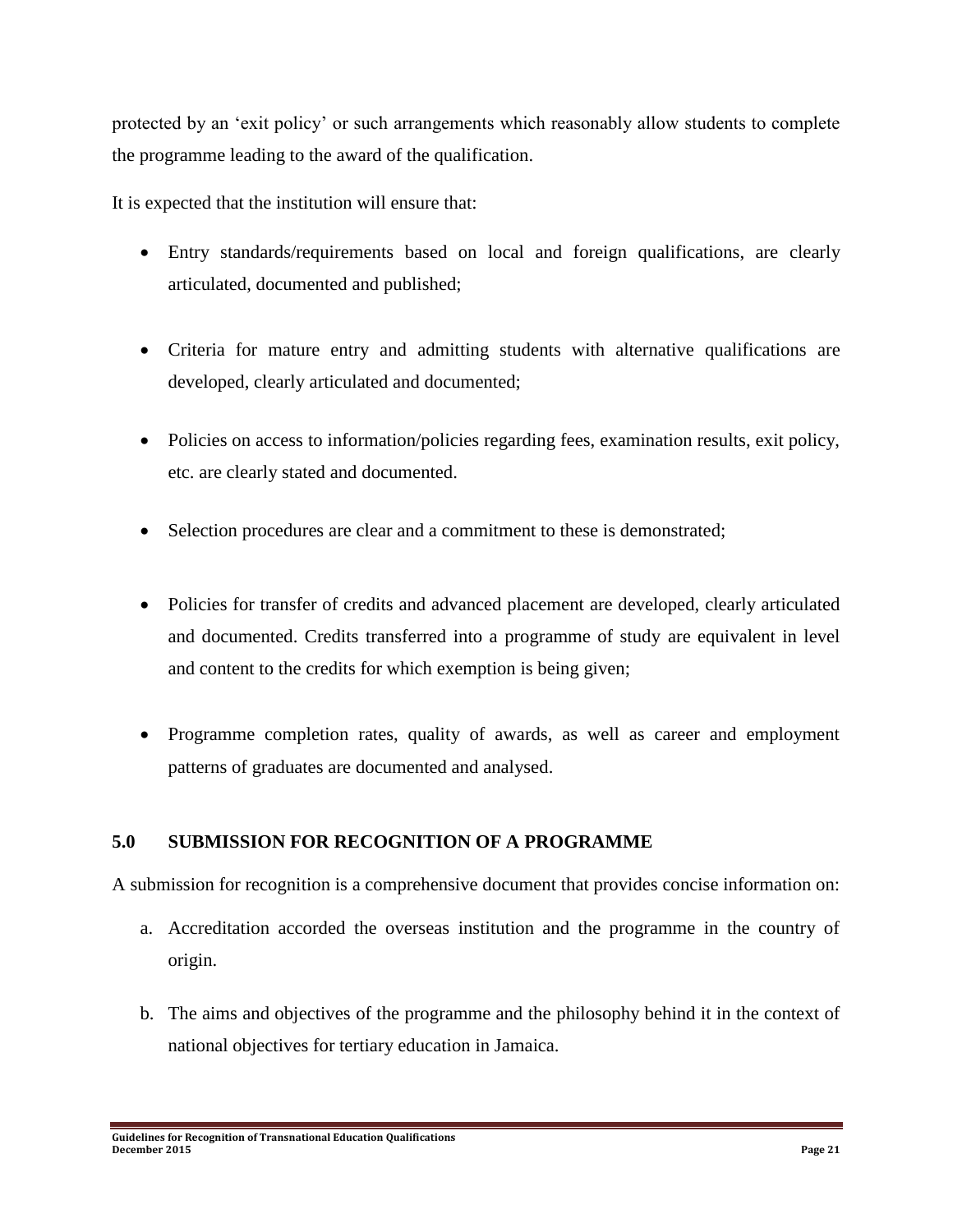- c. The evidence that led the overseas institution to believe that the programme is sustainable in the medium to long term.
- d. The evidence of medium to long term commitment, where relevant, of the overseas institution to the provision of the programme to Jamaicans.
- e. The methods and arrangements for the admission, registration and assessment of students on the programme.
- f. Details of the fee structure, payment methods and policies on reimbursement.
- g. Mode(s) of programme delivery.
- h. The evidence that demonstrates how the institution meets or exceeds the criteria for the UCJ's TNE Standards.
- i. The structure of the programme.
- j. The curriculum and syllabuses in adequate detail to permit the assessment of the academic standard of the programme in relation to the Tertiary Qualifications Framework of Jamaica*,* other internationally benchmarked programmes and UCJ discipline specific standards.
- k. Details of the resources and facilities to support the programme and students.
- l. Details of the qualifications and experience of all the staff who teach on the programme.
- m. Details of the support staff for the programme, for example, technicians, laboratory assistants, and administrative, clerical and secretarial staff.
- n. Details of how it will be ensured that students receive a balanced education, with wider educational opportunities of a comparable standard to those available to students at the main campus of the overseas institution.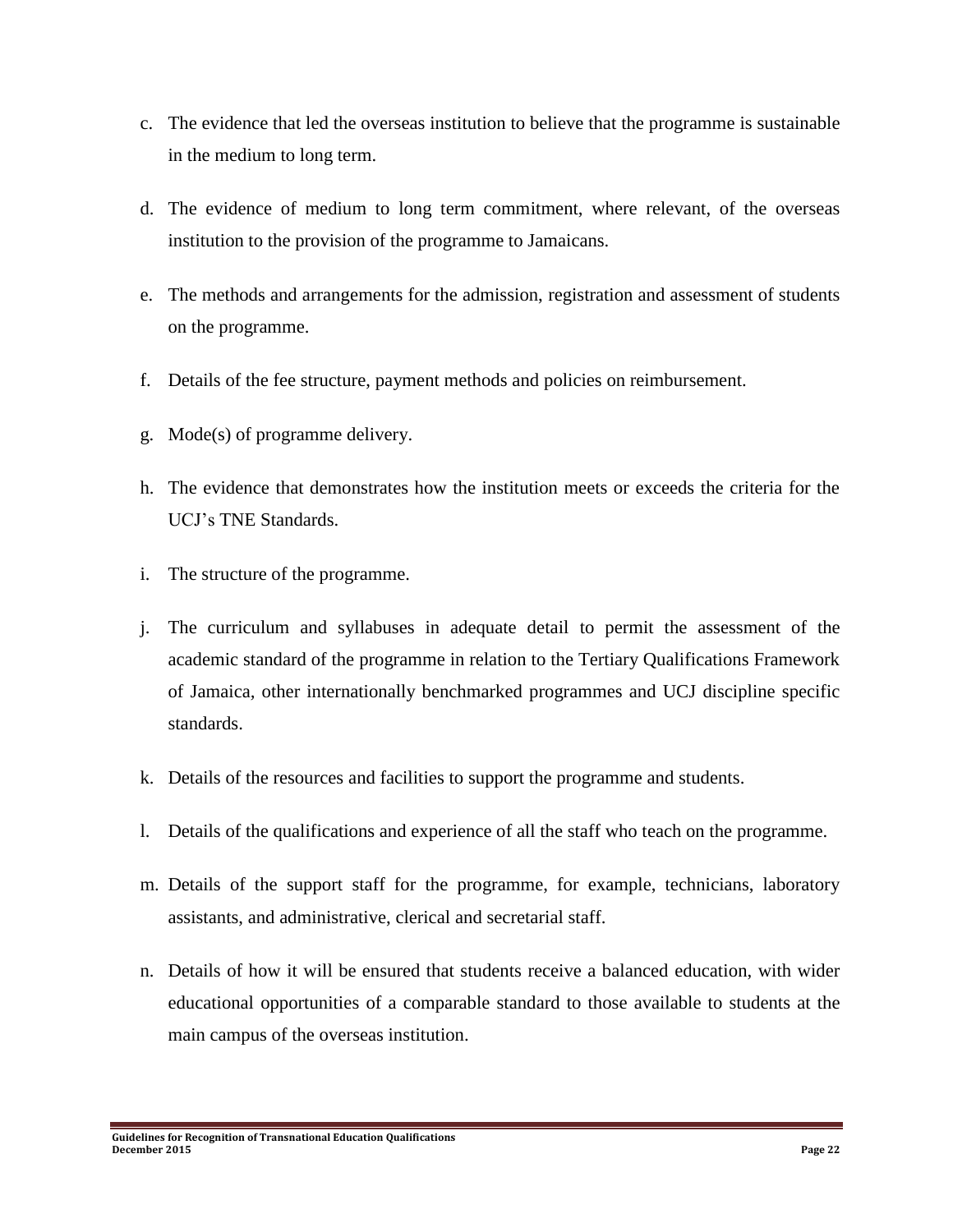- o. Progression routes for students wishing to transfer to, or enroll on further studies at the main campus of the overseas institution.
- p. Details of how the programme will be coordinated managed and evaluated.
- q. The quality assurance measures in place to ensure that standards are maintained.
- r. Evidence of sound financial management showing that adequate financial resources are available to support the programme.
- s. Details of how account will be taken of the Jamaican cultural and educational environment in which the programme will be offered. (This criterion is not applicable to programmes offered fully online).

#### **6.0 PROCEDURE**

#### **Application**

Submission of proposal/application with supporting documents

Payment of application fee at the time of the submission

#### **Site Visit**

A team of assessors is identified to undertake a visit to the overseas campus.

Interviews with the President, Dean(s) and Administrators of the programme are conducted during the visit.

#### **Report**

A report on the visit is prepared and presented to the institution.

The institution will be given the opportunity to respond to the report.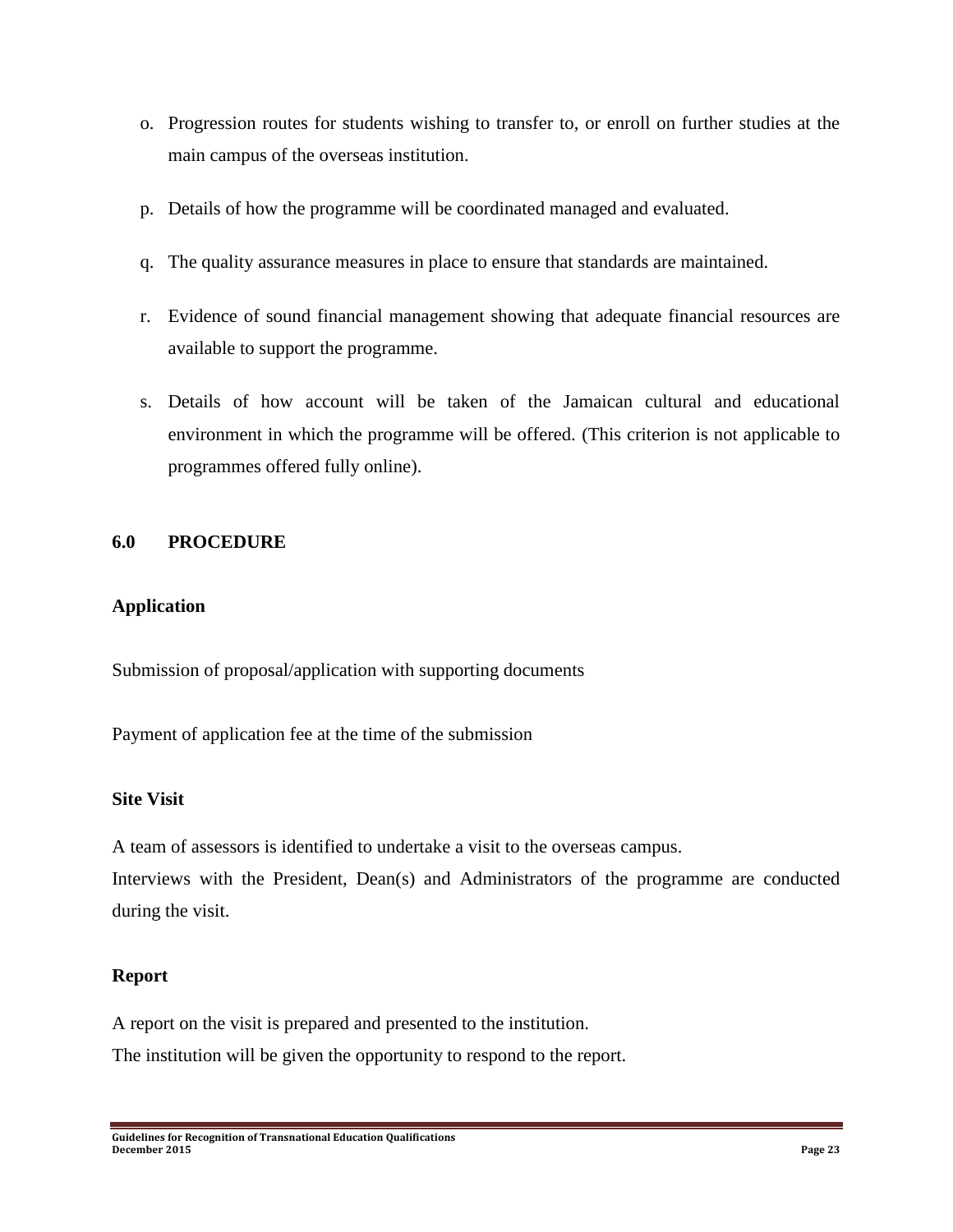#### **The Recognition Decision**

The report and response to the report are referred to the Accreditation Curriculum & Development (AC&D) Committee of the Council, a sub-committee of the Council, which makes recommendations to Council regarding recognition.

The Council considers the recommendation of the AC&D committee and makes the decision regarding recognition. The institution is informed of Council's decision by letter.

#### **7.0 DISCLOSURE & CONFIDENTIALITY**

The Council's ability to render sound judgement is facilitated by institutions' willingness to provide complete and candid information on their organization and programmes. The effectiveness and integrity of the recognition process is, therefore, dependent upon a relationship of mutual trust between the Council and the institutions. In a situation where it is found that such trust has been breached and judgements have been based on information later discovered to be false or misleading, such discovery could render the judgement null and void.

The information supplied by institutions and UCJ's findings and recommendations relating to institutions and programmes are exchanged within an atmosphere of confidentiality and professional integrity. Information about institutions not normally in the public domain will be treated as privileged information. The Council, therefore, will not publicize any statements or other data that institutions submit for recognition purposes, nor will it make public the substance of any advice offered to institutions.

#### **8.0 SUBSTANTIVE CHANGE**

Any substantive change in the institution or recognized programme must be communicated to the Council prior to the implementation of the change. Please see UCJ's policy on Substantive Change for further information.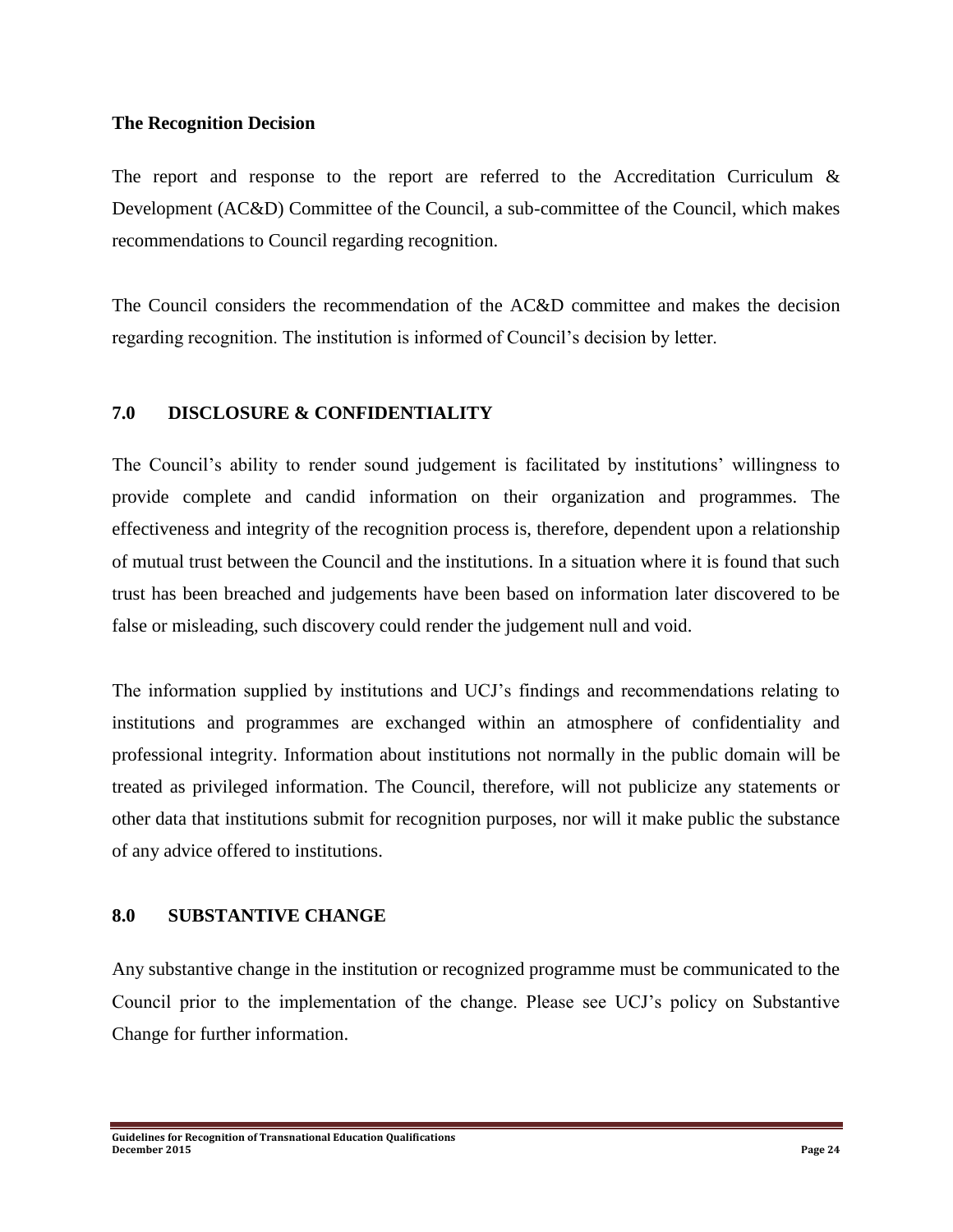#### **9.0 FEES**

Institutions will incur costs at various stages of the Recognition Process.

#### **Application Fee**

On submission of the application to the UCJ for recognition consideration, the appropriate application fee for each programme must be paid by the institution. An application fee may be charged each time a submission has to be reviewed. The application fee is non-refundable.

#### **Evaluation Costs**

Institutions must reimburse the UCJ for all costs related to the evaluation visit. The charges are then immediately due.

#### **Maintenance Fees**

Once a programme has been given Recognition Status by the Council, an annual maintenance fee becomes due and payable annually.